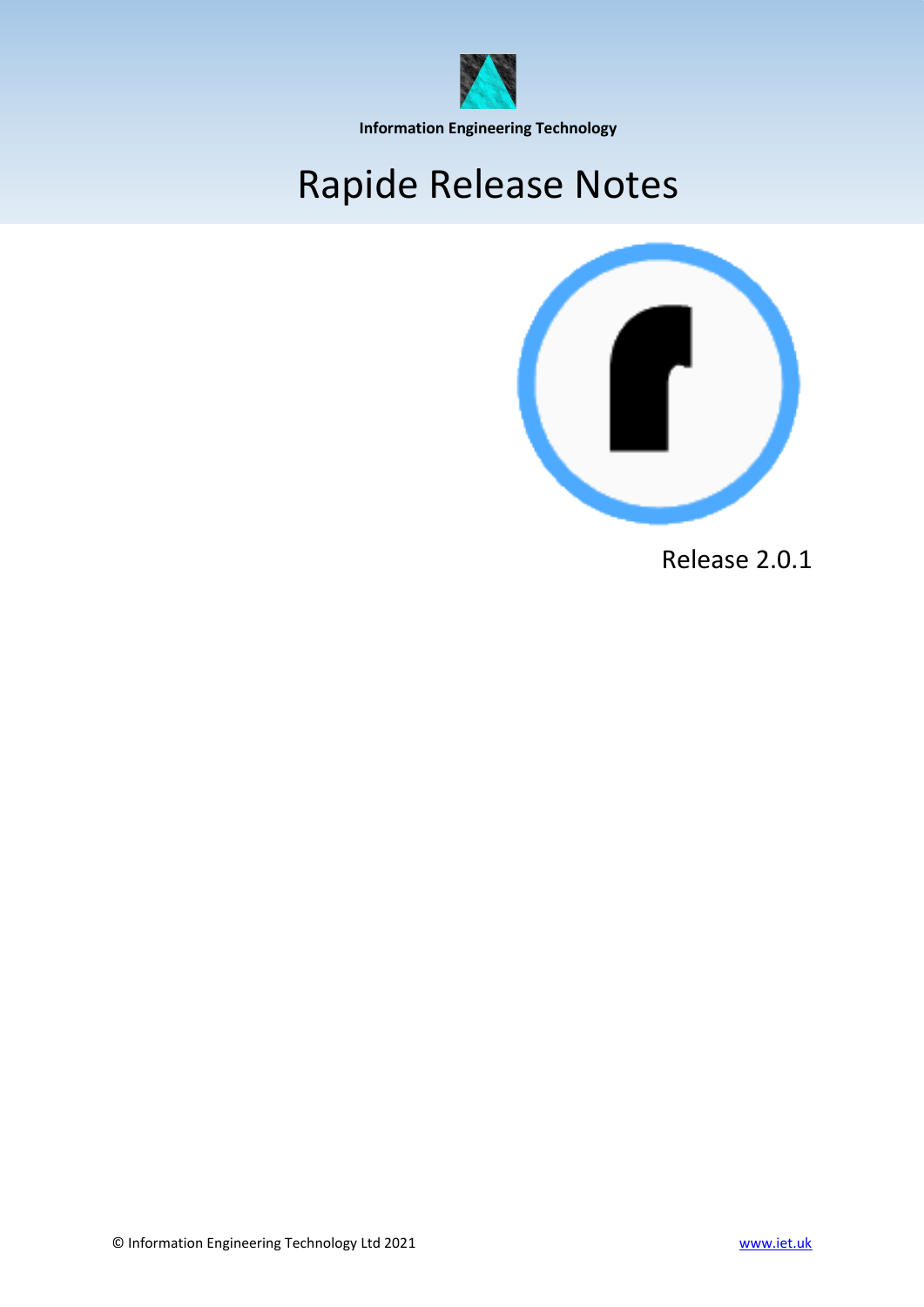# **Contents**

| <b>New Functionality</b>                                                    | 8 |
|-----------------------------------------------------------------------------|---|
|                                                                             |   |
|                                                                             |   |
|                                                                             |   |
|                                                                             |   |
|                                                                             |   |
|                                                                             |   |
|                                                                             |   |
|                                                                             |   |
|                                                                             |   |
|                                                                             |   |
|                                                                             |   |
|                                                                             |   |
|                                                                             |   |
|                                                                             |   |
| New RFL methods to dynamically change Min Width/Height of window 10         |   |
| Option MINSIZE_DESIGNED_IF_NOT_SPECIFIED width/height separate control 10   |   |
| Auto-width listbox columns to proportionally fit space available 10         |   |
|                                                                             |   |
|                                                                             |   |
|                                                                             |   |
|                                                                             |   |
|                                                                             |   |
|                                                                             |   |
| <none> row to unset a permitted value drop-down - enhanced further11</none> |   |
|                                                                             |   |
|                                                                             |   |
|                                                                             |   |
|                                                                             |   |
|                                                                             |   |
|                                                                             |   |
|                                                                             |   |
|                                                                             |   |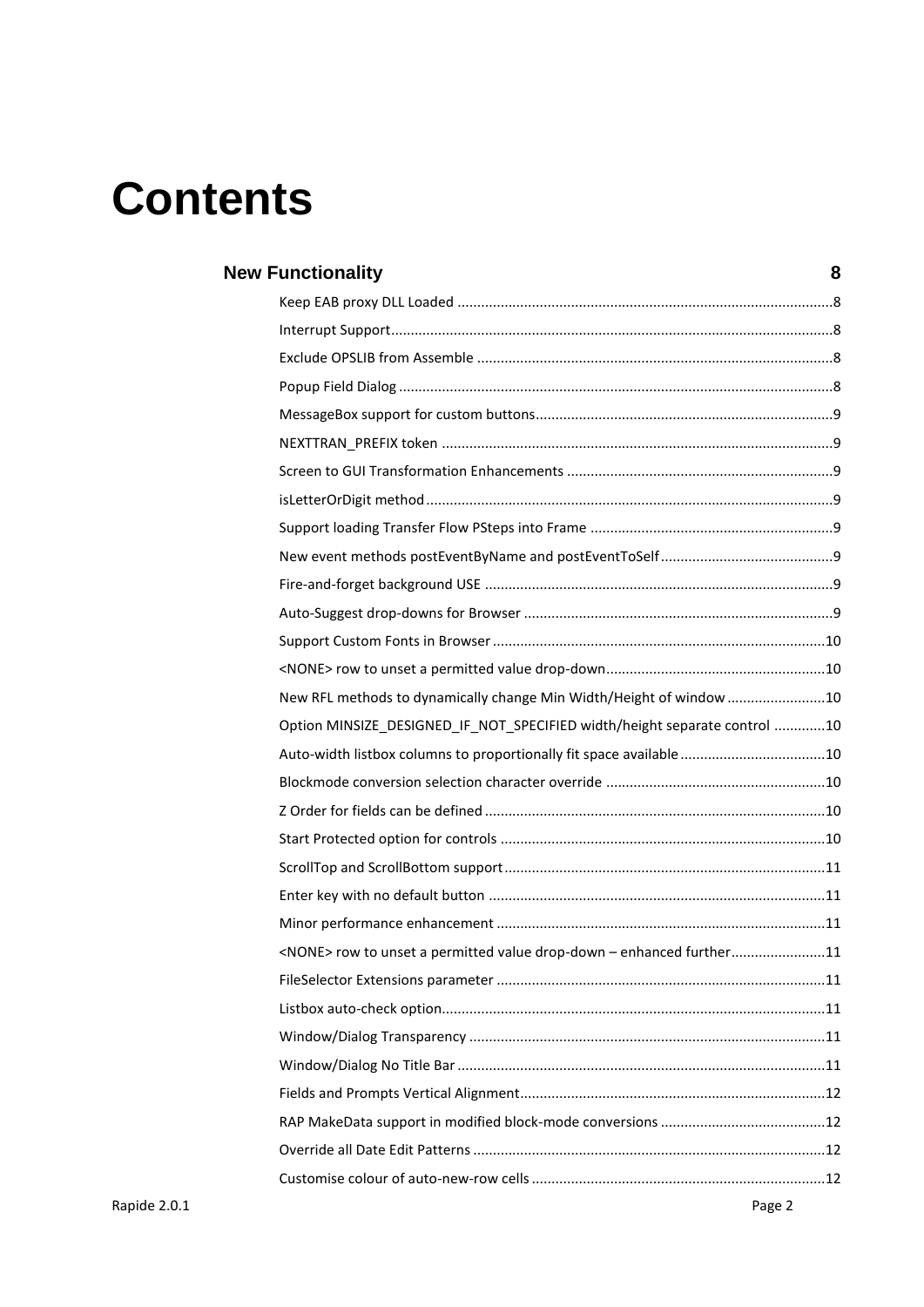| Tab into listbox entry field will auto-select whole of current value 13         |  |
|---------------------------------------------------------------------------------|--|
| Override default numeric edit pattern for block-mode behaviour 13               |  |
|                                                                                 |  |
| Mandatory fields to prevent execution - exclude event from check14              |  |
|                                                                                 |  |
|                                                                                 |  |
|                                                                                 |  |
|                                                                                 |  |
|                                                                                 |  |
|                                                                                 |  |
|                                                                                 |  |
|                                                                                 |  |
| New control type - Listboxes displayed as Dynamic Menus for browser 15          |  |
|                                                                                 |  |
|                                                                                 |  |
|                                                                                 |  |
|                                                                                 |  |
|                                                                                 |  |
| Provide override auto-fit column width option for individual list boxes16       |  |
|                                                                                 |  |
|                                                                                 |  |
|                                                                                 |  |
| Permitted value drop-downs implementation as read-only fields or auto-suggest16 |  |
|                                                                                 |  |
|                                                                                 |  |
|                                                                                 |  |
| New Position-Tracking option to track relative to centre of window17            |  |
|                                                                                 |  |
|                                                                                 |  |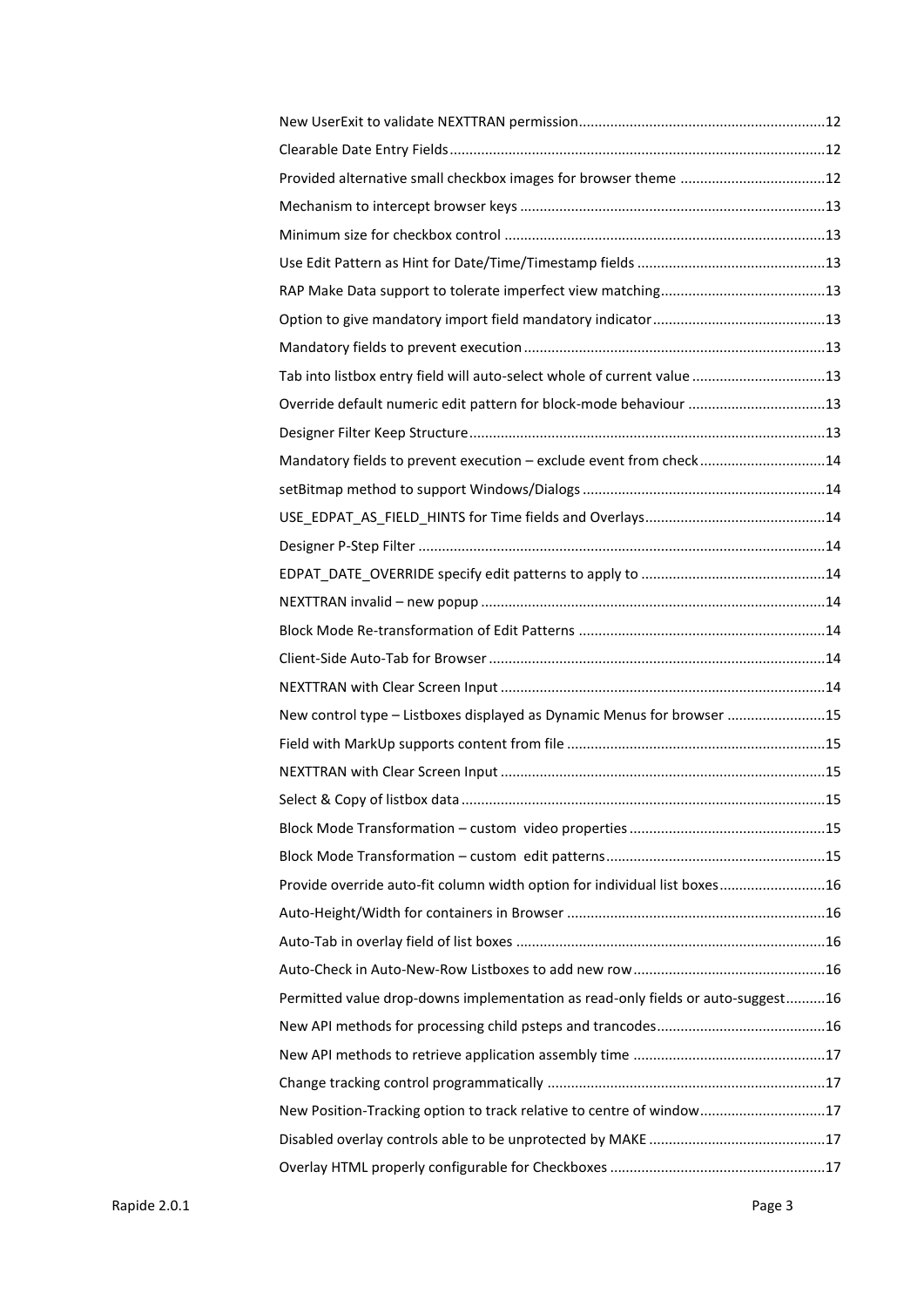|              | New API Props/Methods for PStep Generation Date, Time and Rapide Version 18 |        |
|--------------|-----------------------------------------------------------------------------|--------|
|              |                                                                             |        |
|              |                                                                             |        |
|              |                                                                             |        |
|              |                                                                             |        |
| <b>Fixes</b> |                                                                             | 18     |
|              |                                                                             |        |
|              |                                                                             |        |
|              |                                                                             |        |
|              |                                                                             |        |
|              |                                                                             |        |
|              |                                                                             |        |
|              |                                                                             |        |
|              |                                                                             |        |
|              |                                                                             |        |
|              | Support poorly sized and parented Radio Buttons and Group Boxes 19          |        |
|              |                                                                             |        |
|              |                                                                             |        |
|              |                                                                             |        |
|              |                                                                             |        |
|              |                                                                             |        |
|              |                                                                             |        |
|              |                                                                             |        |
|              |                                                                             |        |
|              |                                                                             |        |
|              |                                                                             |        |
|              | Non-repeating Group Views don't move from Imports to Exports 20             |        |
|              |                                                                             |        |
|              |                                                                             |        |
|              |                                                                             |        |
|              |                                                                             |        |
|              |                                                                             |        |
|              |                                                                             |        |
|              |                                                                             |        |
| Rapide 2.0.1 |                                                                             | Page 4 |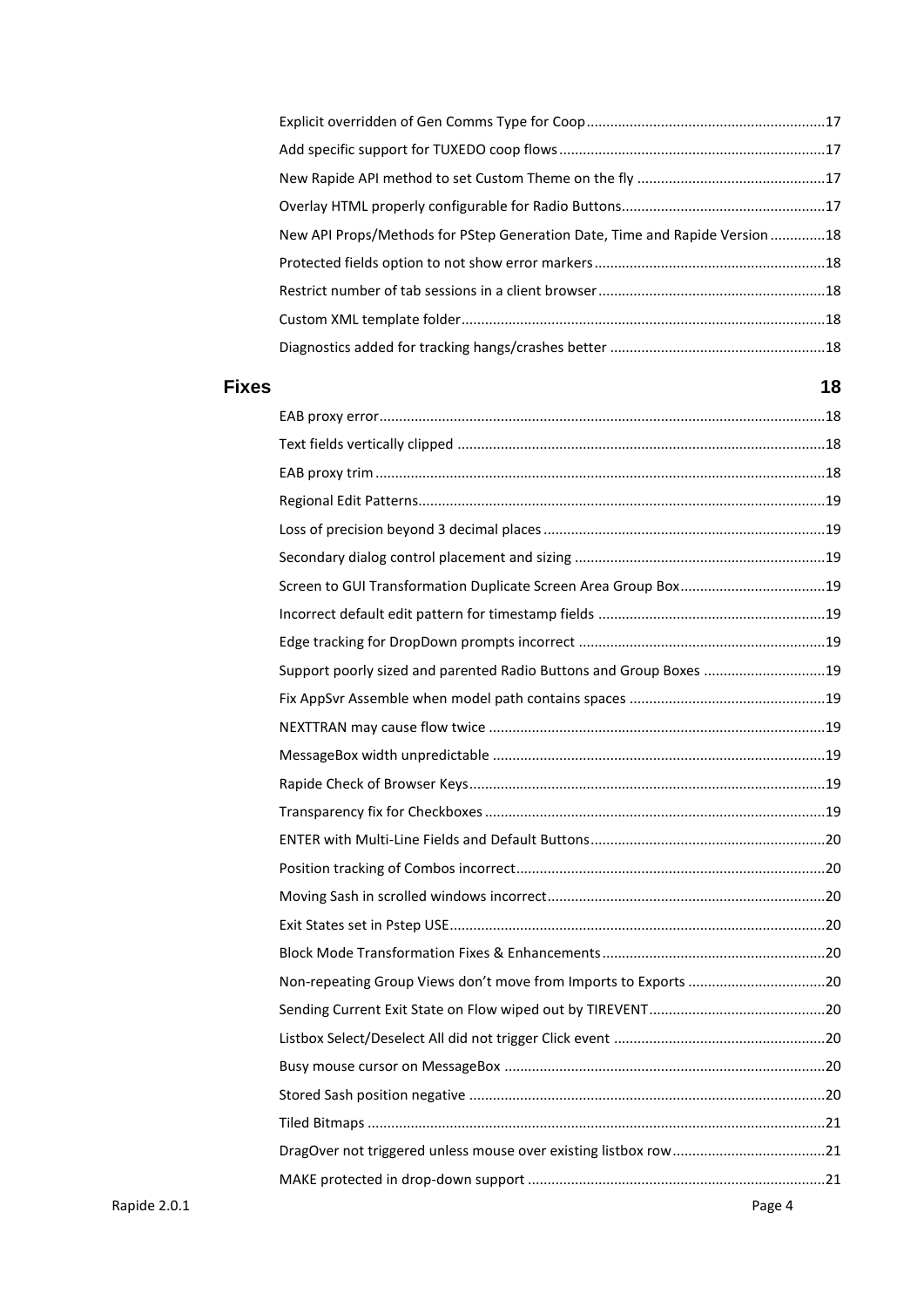| EDGE tracking of fields to the bottom of the window not preserving height 21 |  |
|------------------------------------------------------------------------------|--|
|                                                                              |  |
|                                                                              |  |
|                                                                              |  |
|                                                                              |  |
|                                                                              |  |
|                                                                              |  |
|                                                                              |  |
|                                                                              |  |
|                                                                              |  |
|                                                                              |  |
|                                                                              |  |
|                                                                              |  |
|                                                                              |  |
|                                                                              |  |
|                                                                              |  |
|                                                                              |  |
|                                                                              |  |
|                                                                              |  |
|                                                                              |  |
|                                                                              |  |
|                                                                              |  |
|                                                                              |  |
|                                                                              |  |
| 'X' of a Clearable Date Entry Field not disabled when field is disabled 23   |  |
|                                                                              |  |
| PStep stack incorrect after frame, link and reframe combination 23           |  |
|                                                                              |  |
|                                                                              |  |
| AutoTab and Tab don't consistently select the value in the next field23      |  |
|                                                                              |  |
|                                                                              |  |
|                                                                              |  |
|                                                                              |  |
| NEXTTRAN and DIgFlow Return issues clearing up PStep hierarchy24             |  |
|                                                                              |  |
|                                                                              |  |
|                                                                              |  |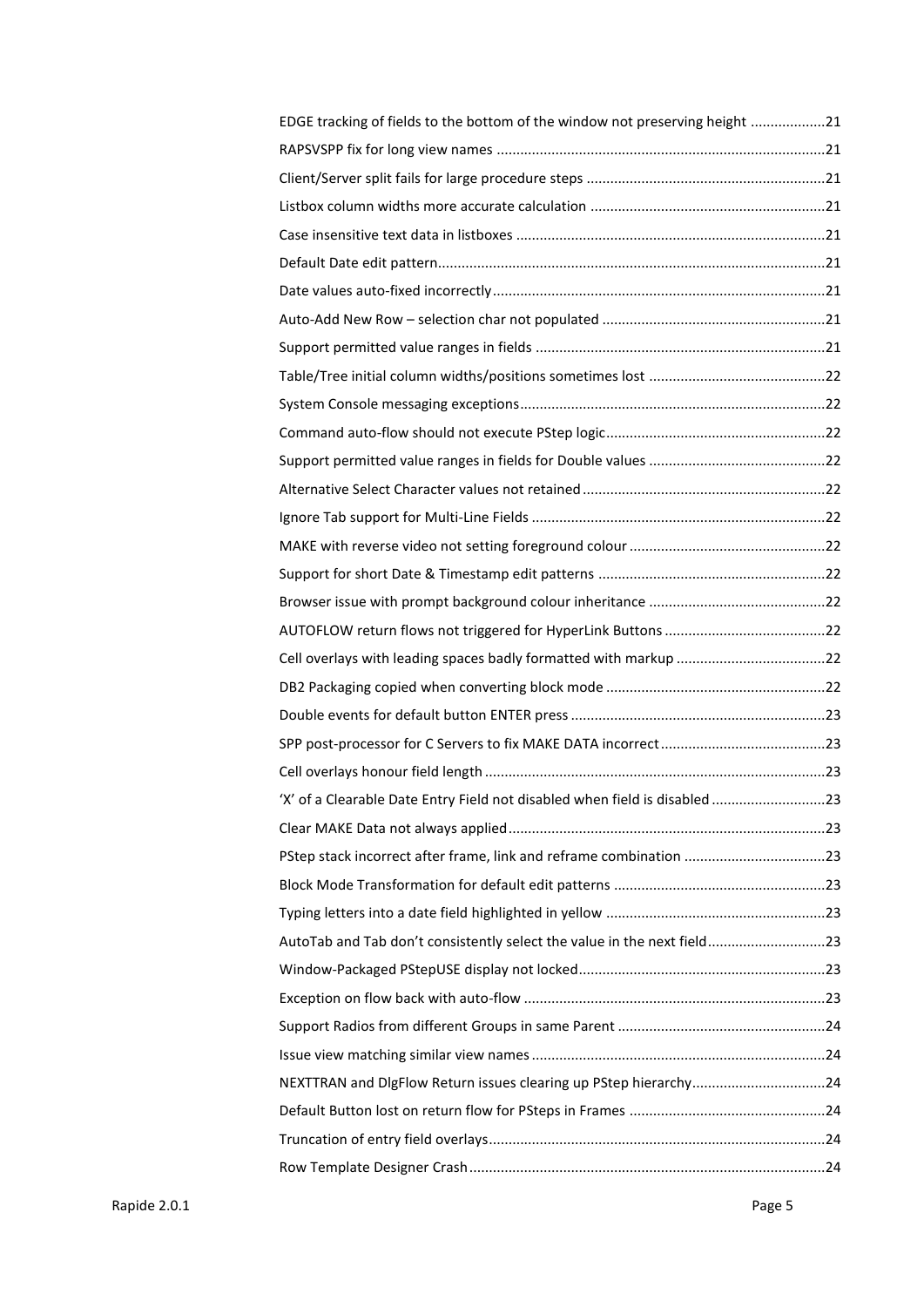| PSteps loaded into Frames after TRANSFER flows have wrong parent 25       |  |
|---------------------------------------------------------------------------|--|
|                                                                           |  |
|                                                                           |  |
| Nullable Date controls in Overlays not providing Calendar drop-down26     |  |
| DATE/TIME values in listbox overlay fields not honouring edit pattern26   |  |
|                                                                           |  |
| Block-mode transformation incorrectly sets column field lengths26         |  |
|                                                                           |  |
|                                                                           |  |
|                                                                           |  |
|                                                                           |  |
|                                                                           |  |
|                                                                           |  |
|                                                                           |  |
| Crash in Debug Console displaying Timestamp data in Group Views27         |  |
| Edit Pattern longer than numeric attribute length should be truncated 27  |  |
|                                                                           |  |
|                                                                           |  |
|                                                                           |  |
|                                                                           |  |
| Dates/Calendars in Cells of Listboxes lose value or get incorrect month27 |  |
|                                                                           |  |
|                                                                           |  |
|                                                                           |  |
|                                                                           |  |
|                                                                           |  |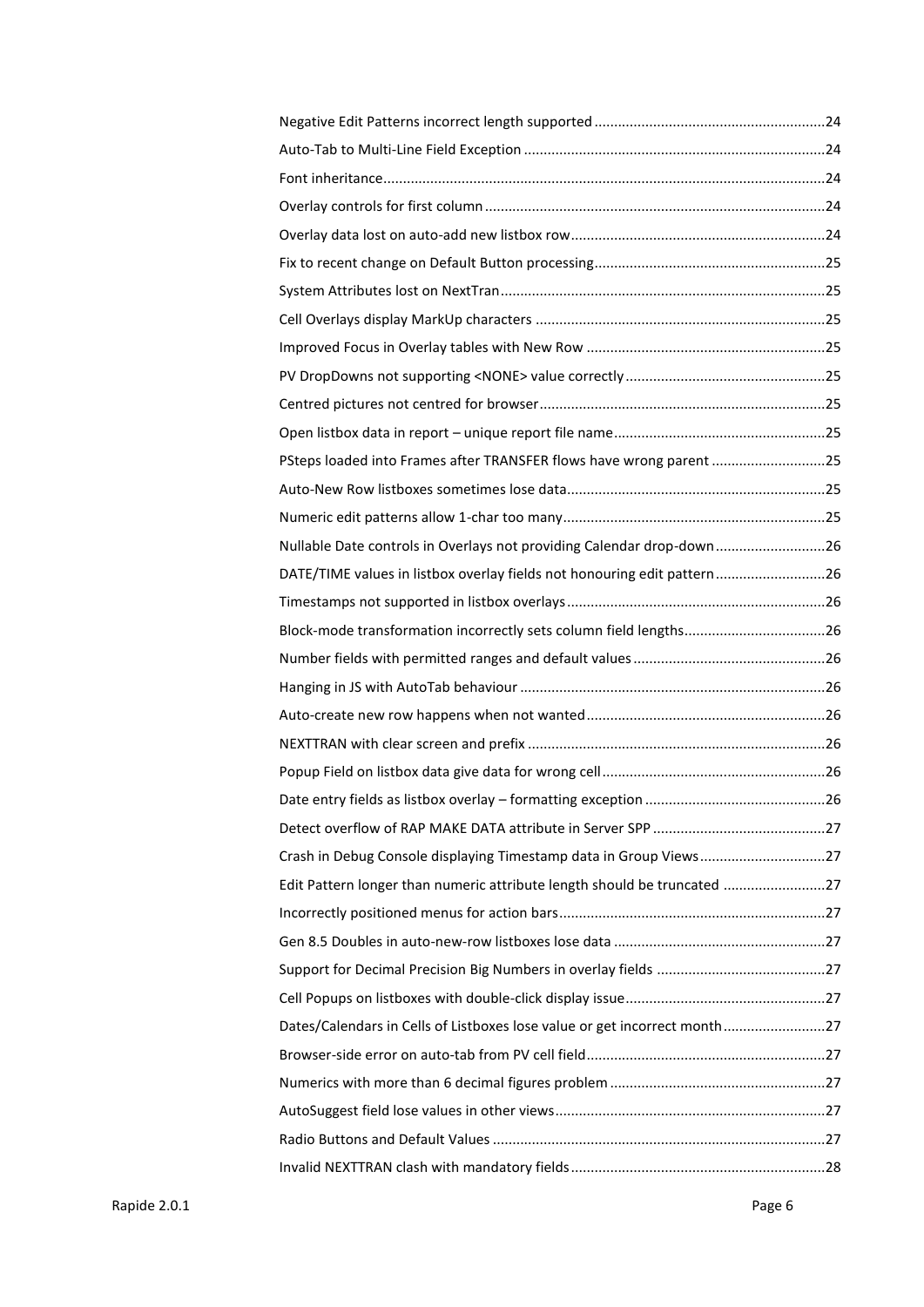| Fixes |                                                                          | 32  |
|-------|--------------------------------------------------------------------------|-----|
|       |                                                                          |     |
|       |                                                                          |     |
|       |                                                                          |     |
|       |                                                                          |     |
|       | <b>Known Issues</b>                                                      | 31  |
|       |                                                                          |     |
|       |                                                                          | .30 |
|       | AutoCheck columns should not be adjusted proportionally with AutoSize 30 |     |
|       |                                                                          |     |
|       |                                                                          |     |
|       |                                                                          |     |
|       |                                                                          |     |
|       |                                                                          |     |
|       |                                                                          |     |
|       |                                                                          |     |
|       |                                                                          |     |
|       |                                                                          |     |
|       |                                                                          |     |
|       |                                                                          |     |
|       |                                                                          |     |
|       |                                                                          |     |
|       |                                                                          |     |
|       |                                                                          |     |
|       |                                                                          |     |
|       |                                                                          |     |
|       |                                                                          |     |
|       |                                                                          |     |
|       |                                                                          |     |
|       |                                                                          |     |
|       |                                                                          |     |
|       |                                                                          |     |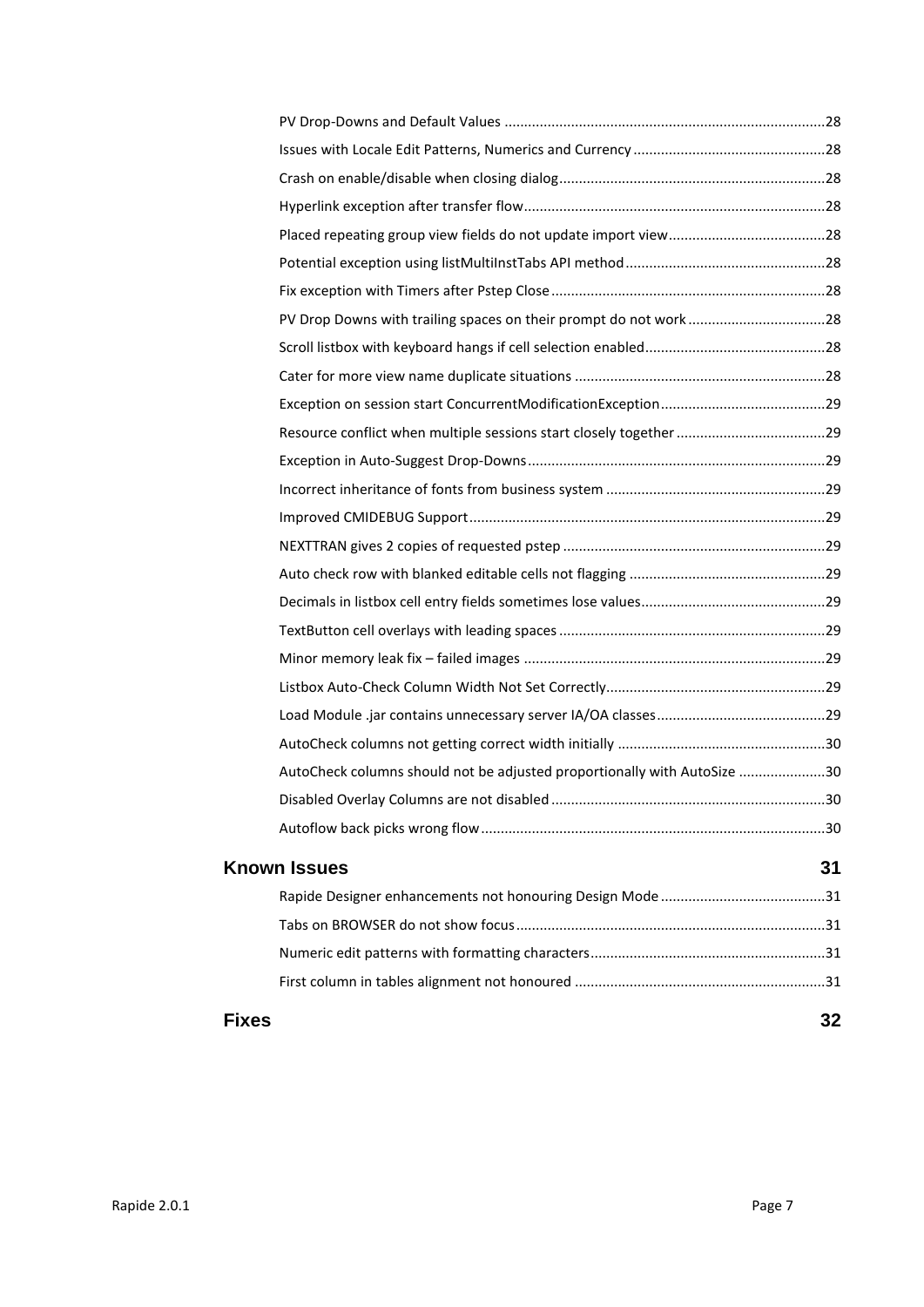## <span id="page-7-0"></span>**New Functionality**

The following features have been added in Release 2.0.1

## <span id="page-7-1"></span>**Keep EAB proxy DLL Loaded**

The Rapide EAB Proxy uses Java Native Access (JNA) to invoke a C function contained within the DLL. By default the DLL library will be loaded on first access and then the reference to it will be eligible for garbage collection by the JVM and the DLL unloaded. This means that any static variables defined in the C code will lose their value on a subsequent call to the DLL if it has been re-loaded.

A new Rapide generator property for a proxy EAB (Keep Loaded) can be set to ensure that a reference to the DLL is maintained by the Rapide runtime so that static variables are retained between calls to the EAB function.

#### <span id="page-7-2"></span>**Interrupt Support**

A new property specified for a modal dialog box allows a progress style dialog box to be interrupted with a Pause/Cancel button. When enabled, the dialog box should only have read-only controls apart from one or more push buttons that the user can press to interrupt processing. If the user presses the button, the Rapide Function Library interruptControl property is set to the name of the control pressed. Your logic determines the action taken, for example to stop processing or provide a pause/start function.

| Stop | <b>Progress</b> |  |  |  | (一) (回) |  |
|------|-----------------|--|--|--|---------|--|
|      |                 |  |  |  |         |  |
|      |                 |  |  |  |         |  |
|      |                 |  |  |  |         |  |

555 | | | | CLOSE Dialog Box RAPIDE GENERATOR PROGRESS --ESCAPE

## <span id="page-7-3"></span>**Exclude OPSLIB from Assemble**

A new property can be specified for an OPSLIB to exclude it from the assemble when defining the opslib properties in the Rapide Generator plug-in. If the exclude property is set, then the opslib .jar will not be included in the application .war and you must ensure that the .jar file is available separately in the application server context.

## <span id="page-7-4"></span>**Popup Field Dialog**

An in-built API has been made available for editing/displaying multi-line text fields in a larger dialog. This can be useful where limited space on a UI results in the text value being hard to read/edit. The new API is accessed from a Rapide Function Library method popupField, and displays a modal dialog with a single multiline text field which is bound to a specified export view. Buttons can be chosen, as well as various other visual aspects.

|   | my PopUp Field                                                                                          |  |
|---|---------------------------------------------------------------------------------------------------------|--|
| đ | Dear sir/madam,                                                                                         |  |
|   | Thank-you for your recent enquiry.                                                                      |  |
|   | Unfortunately at this time, we do not have any placements available but will keep your details on file. |  |
|   | Yours sincerely,<br>The Company                                                                         |  |
|   |                                                                                                         |  |
|   | OK<br>Cancel                                                                                            |  |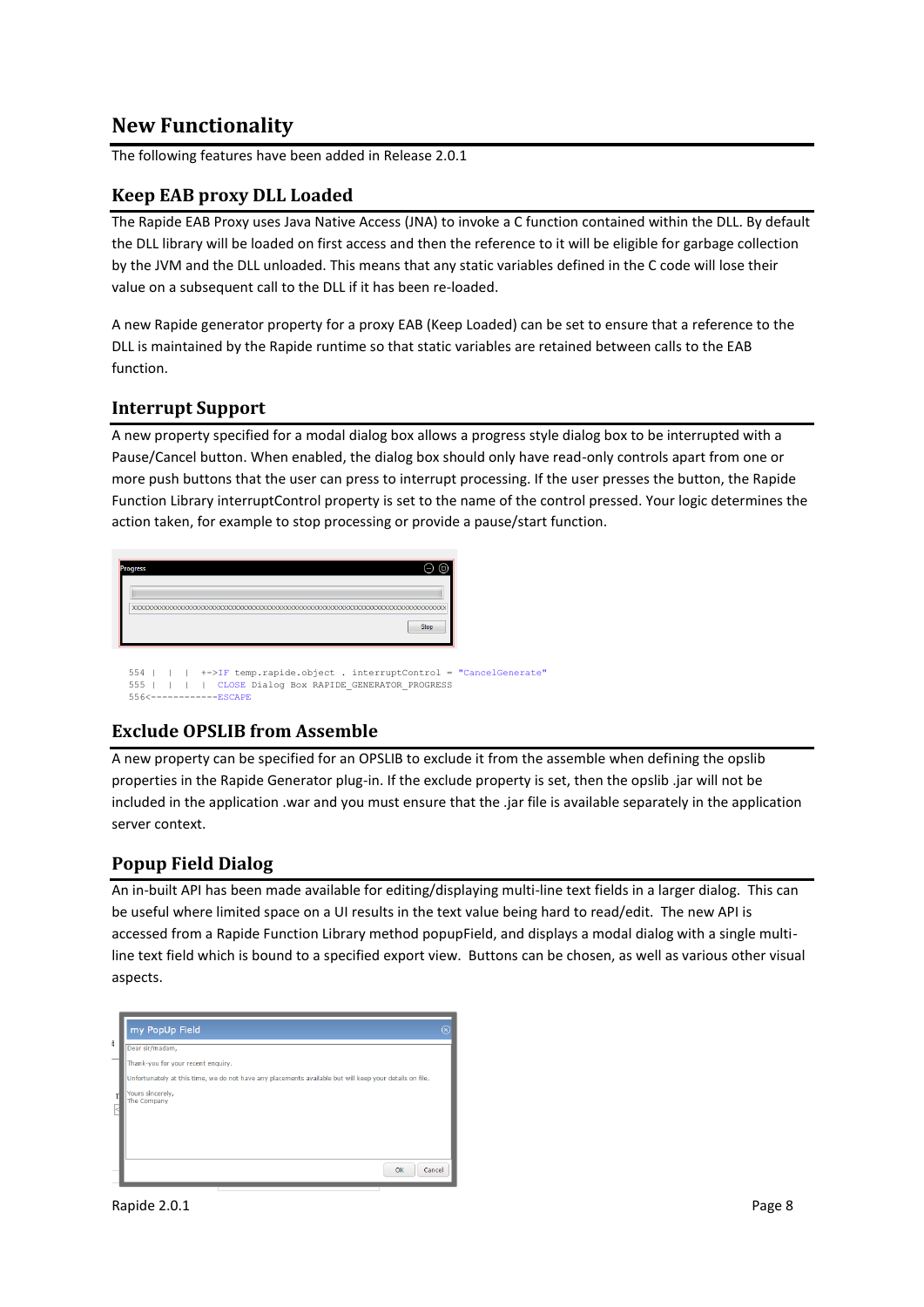This API is only support for BROWSER targets, where visual appearance of the dialog can be customised with CSS.

## <span id="page-8-0"></span>**MessageBox support for custom buttons**

The standard Gen MessageBox function implementation in Rapide now supports custom buttons by simply passing in a string of button texts separated by semi-colons e.g. "Ready;More Info;Cancel" etc. The text of the button selected is returned by the function.

## <span id="page-8-1"></span>**NEXTTRAN\_PREFIX token**

Automatic prefixing and un-prefixing of NEXTTRAN and TRANCODE values can be achieved with this token – potentially useful for Block Mode conversion projects where online screens have been split into separate client and server PSteps. See Rapide Developer guide for more information.

## <span id="page-8-2"></span>**Screen to GUI Transformation Enhancements**

- 1) A new property allows you to remove specified characters from the prompt, for example trailing '.' Characters.
- 2) The window control help description property can be set based on the field helpid from help descriptions placed in the RapideTransformationHelpDesc.txt file.

## <span id="page-8-3"></span>**isLetterOrDigit method**

Rapide Function Library provides new method to determine if a character is a valid letter or digit (returning True), including national language characters, or returns False otherwise e.g. punctuation character etc.

## <span id="page-8-4"></span>**Support loading Transfer Flow PSteps into Frame**

Additional support is now provided for loading PSteps that are launched via a Transfer Flow into the same parent as the PStep that initiated the flow. Works with normal Frames and windows that have the 'loadIntoParent' property set.

## <span id="page-8-5"></span>**New event methods postEventByName and postEventToSelf**

New method postEventToSelf is provided for convenience – it is the same as postEventToPStep but with a blank PStep i.e. post to self. Also added new method postEventByName which also queues an event in the current PStep, but using the event name from the Action Diagram, and NOT the UI design's Event Type. This means you don't even need to define an event in the UI Design – you just create the event itself in the logic.

## <span id="page-8-6"></span>**Fire-and-forget background USE**

An experimental method has been provided to allow a USE statement to be started as fire-and-forget, so it executed in the background in a separate thread. This allows for a style of asynchronous processing, although no return values can be managed. It has been created with the new AutoSuggest drop-down support primarily in mind (see next item). The new method nextUSEFireAndForget is available for this purpose in the Rapide Function Library.

## <span id="page-8-7"></span>**Auto-Suggest drop-downs for Browser**

Many websites provide auto-suggest drop-downs, attached to entry fields, which provide lists of possible value matches for the text entered so far. This is now possible in Rapide for browser applications by creating a user event called "AutoSuggest" for an entry field. Rapide will automatically provide calls to that event whenever the value in the field is modified (as the user types). It is anticipated that this event will make use of the nextUSEFireAndForget method described above to execute logic to populate the drop-down list of possible values, calling new methods in the Rapide Function Library autoSuggestClearItems, autoSuggestAddItem and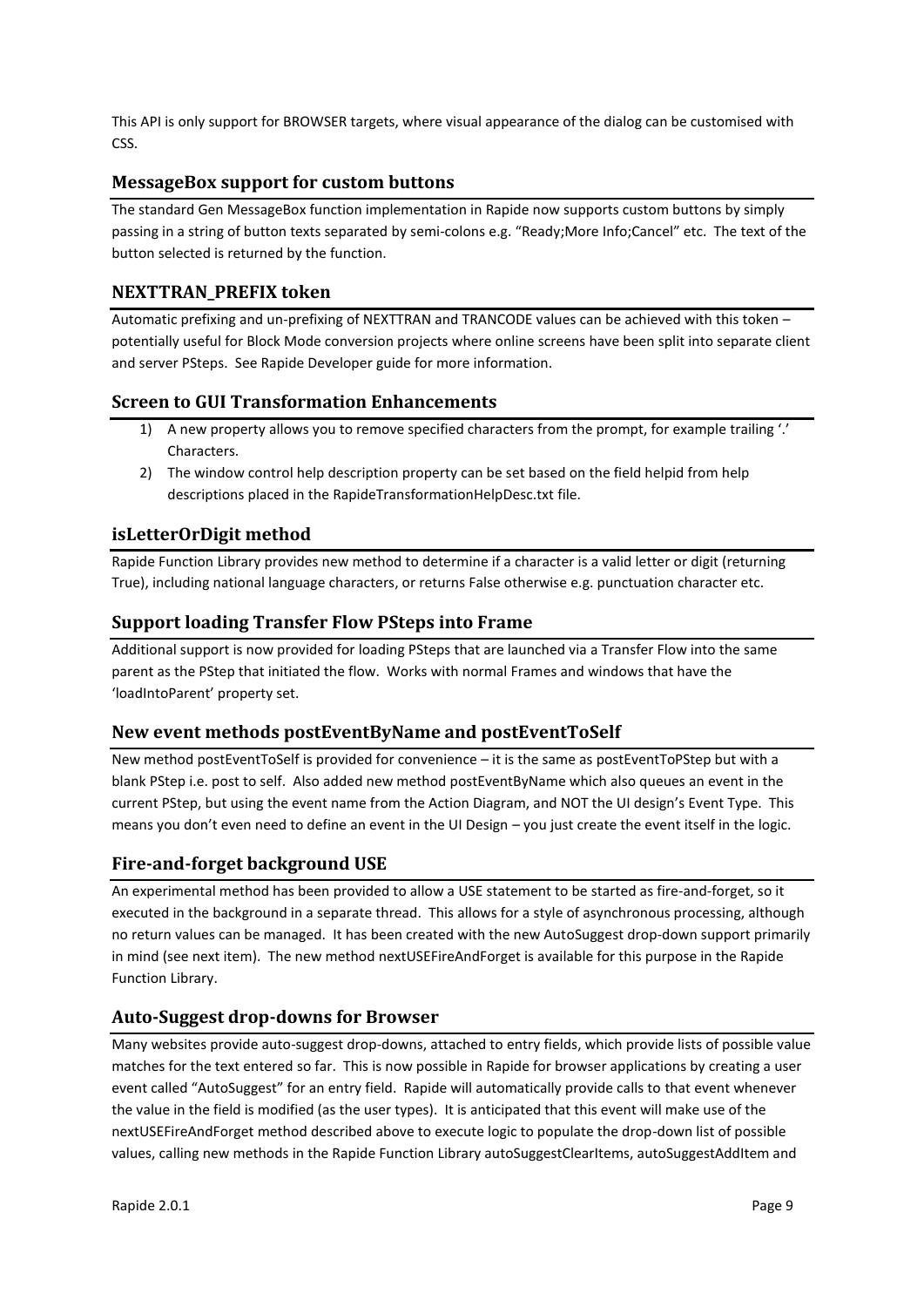autoSuggestShow. Note that this is currently an experimental feature, as the effects of potential multiple threads of Gen logic on the same GlobData/UI may have some unexpected effects.

## <span id="page-9-0"></span>**Support Custom Fonts in Browser**

Normally for browser applications, any fonts used must be already installed and available on the client machine. Rapide now provides a facility to allow use of external fonts, either hosted elsewhere (such as Google's WebFonts) or supplied packaged into your application. This is by use of CSS and font file resources, and a new token in rapide.properties which instructs Rapide to load a CSS file locally to the browser (LOAD\_CLIENT\_FILE). See the Rapide Developer Guide documentation for more information.

## <span id="page-9-1"></span>**<NONE> row to unset a permitted value drop-down**

By setting new rapide.properties token PVDROPDOWN\_INCLUDE\_UNSET\_ROW=True, any Permitted Value Drop-Down control that does not already include SPACES as one of its' PVs, will have a <NONE> row provided at the top, similar to existing behaviour for Drop-Down List controls (COMBO\_LISTBOX\_INCLUDE\_UNSET\_ROW token). The text for the <NONE> row is taken from Rapide's runtime strings for the Locale, the same as the Combo functionality.

## <span id="page-9-2"></span>**New RFL methods to dynamically change Min Width/Height of window**

New methods setMinimumWindowWidth/Height are provided to allow dynamic changing of the minimum window width/height. This can be used to affect when scrollbars start to appear during resizing of windows.

## <span id="page-9-3"></span>**Option MINSIZE\_DESIGNED\_IF\_NOT\_SPECIFIED width/height separate control**

The existing rapide.properties token MINSIZE\_DESIGNED\_IF\_NOT\_SPECIFIED affected both width and height, but sometimes it is useful to use just the width, or just the height of the designed window as the minimum, so 2 alternative tokens are now provided MINWIDTH\_DESIGNED\_IF\_NOT\_SPECIFIED and MINHEIGHT\_DESIGNED\_IF\_NOT\_SPECIFIED. The original token MINSIZE\_DESIGNED\_IF\_NOT\_SPECIFIED should be set to False or commented out in order to use these alternative tokens.

## <span id="page-9-4"></span>**Auto-width listbox columns to proportionally fit space available**

A new rapide.properties token LISTBOX\_AUTO\_WIDTH can be set to True, which will automatically fill the available width of a listbox proportionally with its' columns, if the listbox is wider than the total width of the columns. This applies to all listboxes, not just those with no column headers.

#### <span id="page-9-5"></span>**Blockmode conversion selection character override**

By default, repeating group views translated into listboxes by the blockmode conversion utility will have their selection character set to '\*', the same as a normal Gen GUI window. A new token BLOCKMODE\_SELECT\_CHAR may be defined to override this character, as it is common to use 'S' (for example) as the selection character in blockmode design.

#### <span id="page-9-6"></span>**Z Order for fields can be defined**

The Z Order of a field can now be defined in the Rapide Designer to be TOP or BOTTOM, similar to existing functionality for pictures and literals.

## <span id="page-9-7"></span>**Start Protected option for controls**

Any editable singleton control may not be specified as 'Start Protected' which is equivalent to using a MAKE PROTECTED statement on that attribute on initial display of the window.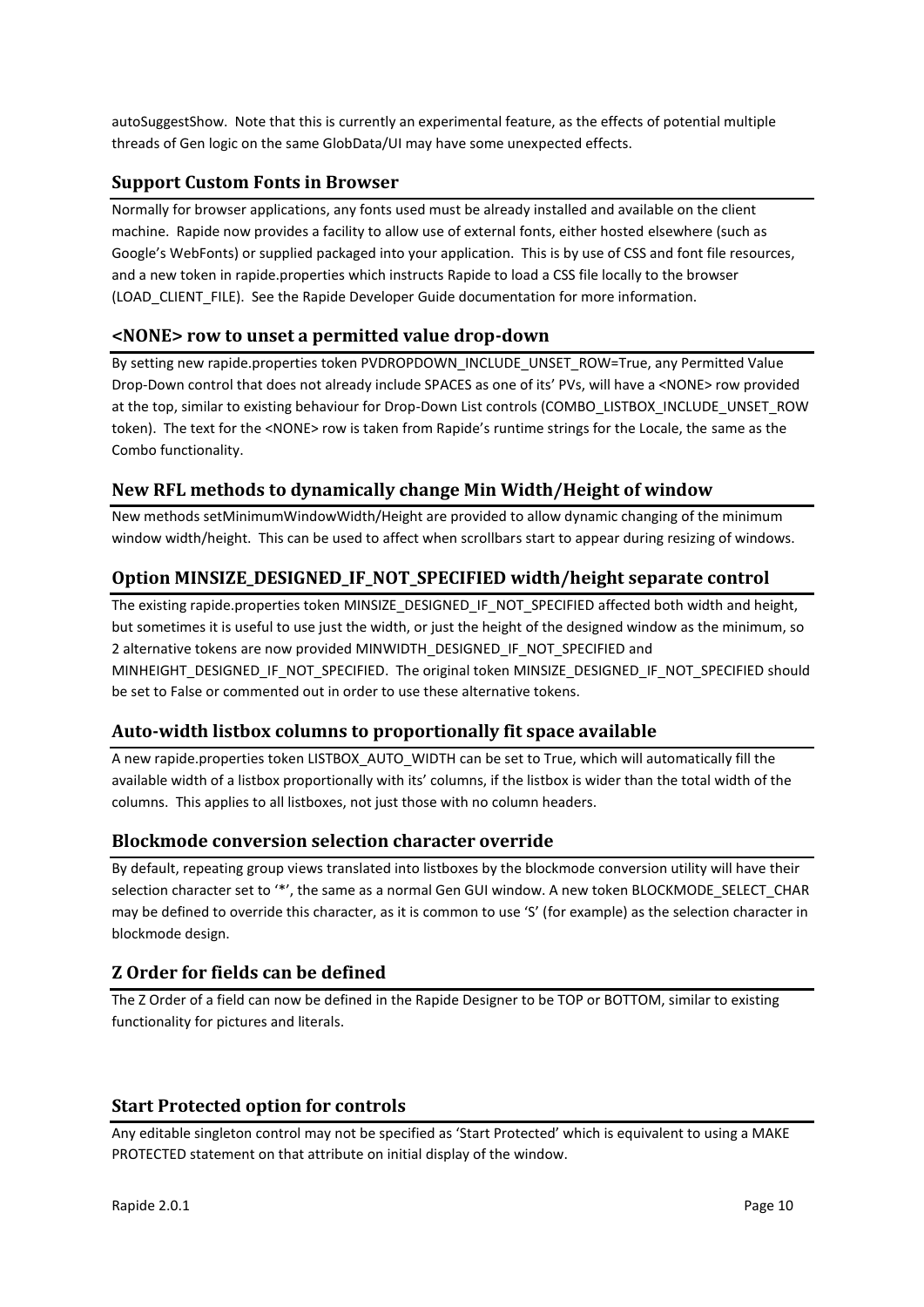For SCREENs converted to Rapide, any field defined as Protected in the screen's design will automatically now have the 'start protected' property switched on. When using the 'Clear Make' option (should be default for block-mode conversion), the 'Start Protected' property will be reapplied for every execution of the PStep's logic, which is consistent behaviour with Gen's block-mode runtime.

This enhancement has also affected the RAPSVSPP source code post-processor. Source code will need to be recompiled using the updated post-processor.

## <span id="page-10-0"></span>**ScrollTop and ScrollBottom support**

Rapide now supports ScrollTop and ScrollBottom events on standard listboxes and trees on all DESKTOP and BROWSER.

## <span id="page-10-1"></span>**Enter key with no default button**

When there is no Default Button on a window design, the ENTER key will normally do nothing. This behaviour can be overridden with a new rapide.properties token ENTER\_NO\_DEFAULT\_BUTTON\_ACTION which will cause the PStep logic to be executed if set, with the COMMAND set to the value defined by this token. Special value <CURRENT> will allow the COMMAND value to be taken from a COMMAND field (for block-mode converted designs), and a special value of <SPACES> will blank the COMMAND before execution of the PStep logic. This is designed primarily for applications converted from block-mode designs.

## <span id="page-10-2"></span>**Minor performance enhancement**

A general change has been applied to many areas of the Rapide runtime, relating to string handling for logging, which improves performance slightly.

#### <span id="page-10-3"></span>**<NONE> row to unset a permitted value drop-down – enhanced further**

The token PVDROPDOWN\_INCLUDE\_UNSET\_ROW=True in rapide.properties has been further enhanced to provide an option that works similarly to WebGen. By setting to 'W' (or WebGen), any permitted value dropdown control that uses an attribute that does not have a 'default' value defined in the attribute definition, will include a <NONE> row. This could of course result in having 2 rows that relate to a value of ' ', but that's how WebGen works. It is recommended to use the True value instead, which adds a <NONE> row only if there is no other included value of ' ' in the control's definition.

## <span id="page-10-4"></span>**FileSelector Extensions parameter**

The client file selector method now comes in an alternative form with an extra argument for taking a list of file extensions for the dialog to present. This will work with DESKTOP targets only, as it requires the RAP runtime to be upgraded to a future version (3.2), which will happen with the next Rapide major release.

#### <span id="page-10-5"></span>**Listbox auto-check option**

Any listbox may now be defined as Checkable, even where the first designed column is also an overlay (was previously a restriction). In addition, where the listbox contains overlay controls, the checkbox for the row can be automatically switched on (RAPIDE.ROW\_CHECKED view = "Y") whenever a cell value is changed or entered, including in an auto-new row. The group view must contain either a RAPIDE.ROW\_CHECKED attribute or a RAPIDE\_ROW\_CHECKED attribute in any entity view.

#### <span id="page-10-6"></span>**Window/Dialog Transparency**

For BROWSER, a transparency can be specified for a whole window/dialog in the Designer.

#### <span id="page-10-7"></span>**Window/Dialog No Title Bar**

A window/dialog can be specified with no title bar in the Designer – ignored for full-screen windows/dialogs.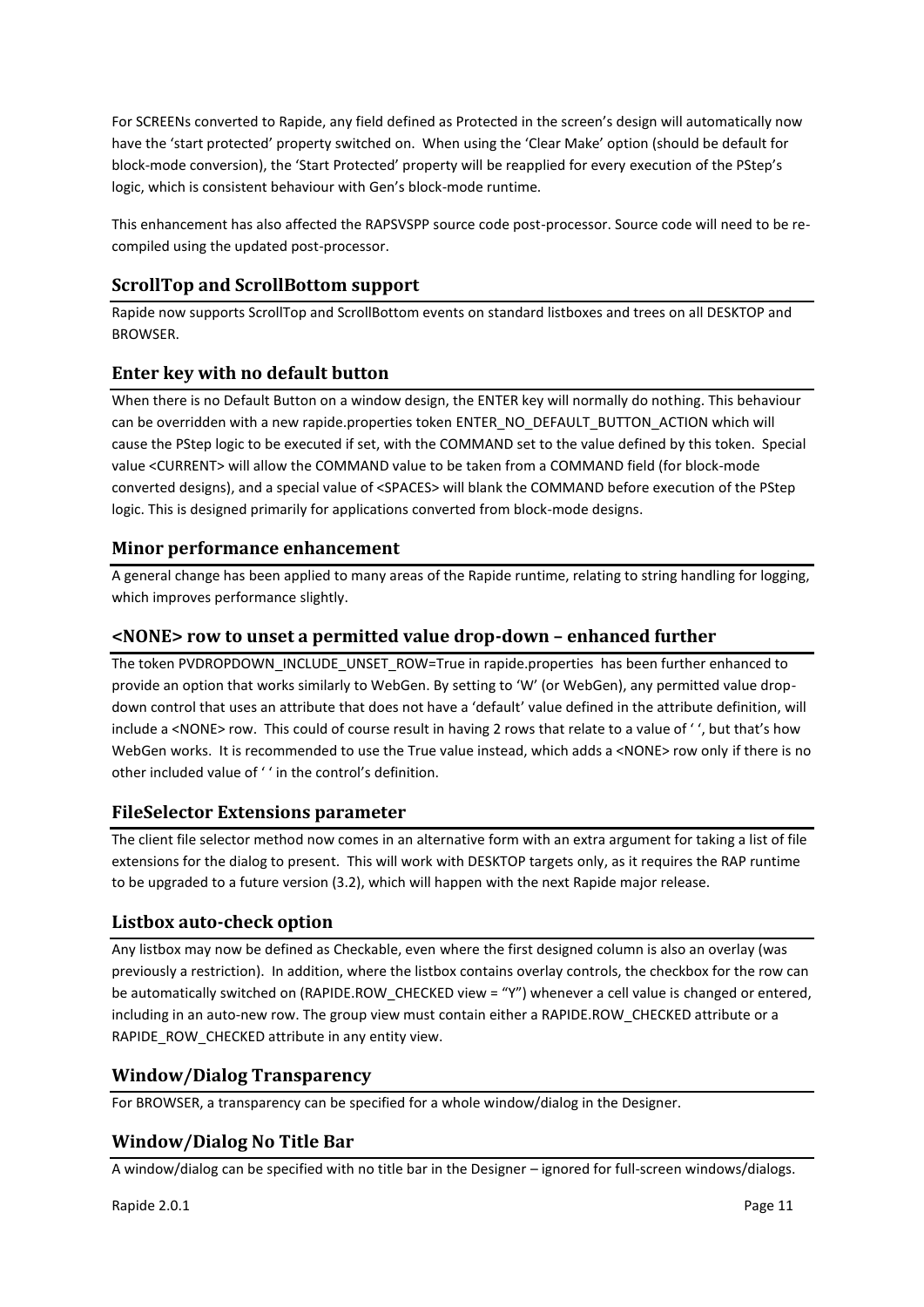## <span id="page-11-0"></span>**Fields and Prompts Vertical Alignment**

By default, all entry fields and their prompts are vertically aligned to the top of the control's rectangle, which is consistent with Gen's behaviour. A new Designer property can be defined for fields and their prompts independently to specify bottom or middle vertical alignment instead.

Alternatively, new rapide.properties tokens VERT\_ALIGN\_FIELDS and VERT\_ALIGN\_PROMPTS may be used to define the default behaviour of vertical alignment to BOTTOM or CENTRE if the individual control does not explicitly define alignment.

## <span id="page-11-1"></span>**RAP MakeData support in modified block-mode conversions**

When a block-mode pstep is converted into client and server co-operative psteps, initially there will only be a single pstepUSE to the new co-op server, but if the client pstep logic is enhanced later to include calls to other server psteps, then Rapide MakeData and NextTran support populated from the original server will only support one server pstep – which one is unpredictable. Therefore, this MakeData and NextTran support has been enhanced to support pstepUSEs to multiple co-op servers, with the restriction that if the same server is used in multiple pstepUSEs, then entire export view mapping is identical in every call. A regeneration of the Rapide GUI XML for any such client psteps is required for any psteps that pstepUSE multiple servers.

## <span id="page-11-2"></span>**Override all Date Edit Patterns**

A new rapide.properties token, EDPAT\_DATE\_OVERRIDE, may be set as an override to be used for all date edit patterns in listboxes and standard date entry fields. This will not affect Date/Time pickers or Calendar controls, which always take their edit pattern from the Locale. A special value of 'LOCALE' may be used for the token which will deduce the edit pattern to use from the current Locale, meaning that all date fields/ columns will use the same format as Date pickers etc.

## <span id="page-11-3"></span>**Customise colour of auto-new-row cells**

When using the auto-new-row option in listboxes, the cells for the new row are by default a medium grey (192,192,192 RGB). This colour can now be overridden with a new rapide.properties token NEW\_ROW\_CELL\_COLOUR.

## <span id="page-11-4"></span>**New UserExit to validate NEXTTRAN permission**

A new exit method in UserExits is available called determineIfNextTranAllowed, which allows you to prevent access to specific PSteps when triggered by a NEXTTRAN request. The member name of the requested PStep is provided to the method.

## <span id="page-11-5"></span>**Clearable Date Entry Fields**

Standard date entry fields can now be enhanced with a 'clear date' button, which appears as a small 'X' on the right side of the control. Clicking on this will cause the value in the date entry field to be set to a 'zero' date i.e. "0001-01-01". This enhancement is enabled by setting a new rapide.properties token DATE\_ENTRY\_FIELDS\_CLEARABLE=True (default is False). Setting to True will cause ALL date entry fields to get the new feature. This does not affect Date picker or Calendar controls.

## <span id="page-11-6"></span>**Provided alternative small checkbox images for browser theme**

Rapide's default images for checkbox controls are quite large in comparison to Gen's C/GUI/WINDOWS runtime. Alternative smaller checkbox images are supplied in the CSS resources, which you may point the theme CSS to if you prefer.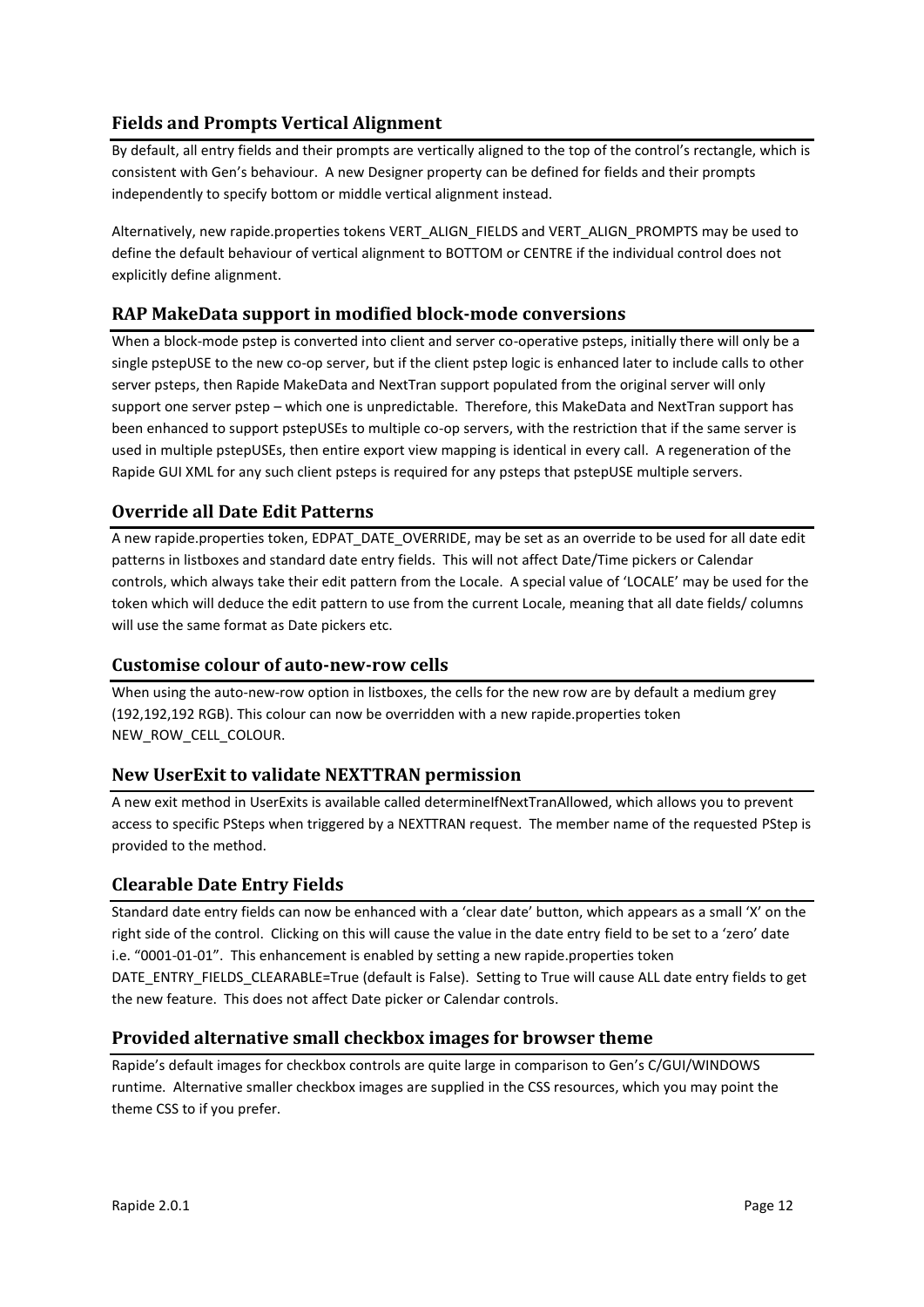## <span id="page-12-0"></span>**Mechanism to intercept browser keys**

Some browser shortcuts may be undesirable in a Rapide application, so a new mechanism is provided to allow trapping and intercepting of specified keys, such as F5 Refresh. Various actions are possible when intercepted including ignore, process as an application accelerator key, run pstep logic with a specified command, or trigger a UI event. This feature is defined by adding BROWSER\_INTERCEPT\_KEY tokens to the rapide.properties file – see the documentation for more information.

## <span id="page-12-1"></span>**Minimum size for checkbox control**

To support UI designs where checkboxes have been designed too small to fit the checkbox itself into, an minimum pixel width and height may be specified in rapide.properties with new tokens CHECKBOX\_MIN\_WIDTH and CHECKBOX\_MIN\_HEIGHT.

## <span id="page-12-2"></span>**Use Edit Pattern as Hint for Date/Time/Timestamp fields**

New token USE\_EDPAT\_AS\_FIELD\_HINTS=True to have the edit pattern of date, time and timestamp fields used as the Hint.

## <span id="page-12-3"></span>**RAP Make Data support to tolerate imperfect view matching**

MAKE DATA mapping from server back into the client is now tolerant of views not matching perfectly – it will match based on view names, so any additional attributes in the client's views will not cause the MAKE DATA to be thrown away.

## <span id="page-12-4"></span>**Option to give mandatory import field mandatory indicator**

The Rapide Mandatory indicator can be applied automatically to any control where the import view attribute is defined as mandatory. To do this, set new rapide.properties token MAND\_IMPORT\_AUTO\_MAND=True. This gives some level of consistency with block-mode applications.

## <span id="page-12-5"></span>**Mandatory fields to prevent execution**

A new rapide.properties token PREVENT\_LOGIC\_WHEN\_MAND\_INCOMPLETE=True will prevent any PAD logic (and certain other event types, such as flows) from executing until all fields marked as Mandatory are filled. This is consistent behaviour with block-mode applications. When execution is attempted, and there are incomplete Mandatory fields, a pop-up message box is displayed to tell the user.

## <span id="page-12-6"></span>**Tab into listbox entry field will auto-select whole of current value**

When you tab the cursor into a listbox entry field (overlay control), previous it would place the caret at the end of the current value, which was inconsistent with tabbing into a normal entry field where the whole of the current value would be highlighted. Listbox entry field highlighting is now the same as normal entry fields. Note that this does not apply to MOBILE targets, where the cursor always goes at the end, with no highlighting.

## <span id="page-12-7"></span>**Override default numeric edit pattern for block-mode behaviour**

By default, where a numeric field does not specify an edit pattern explicitly, Gen GUI (and Rapide) will default to ZZZZZZZ9 style edit patterns. Block-mode's default is all 9s and no Zs, so to get this behaviour a new token is provided in rapide.properties EDPAT\_DEFNUM\_9\_NOT\_Z=True.

## <span id="page-12-8"></span>**Designer Filter Keep Structure**

When using the Rapide Designer Filter in search mode, a new checkbox allows you to keep the pstep/window/control structure so that you can identify the parent for a displayed windw/control.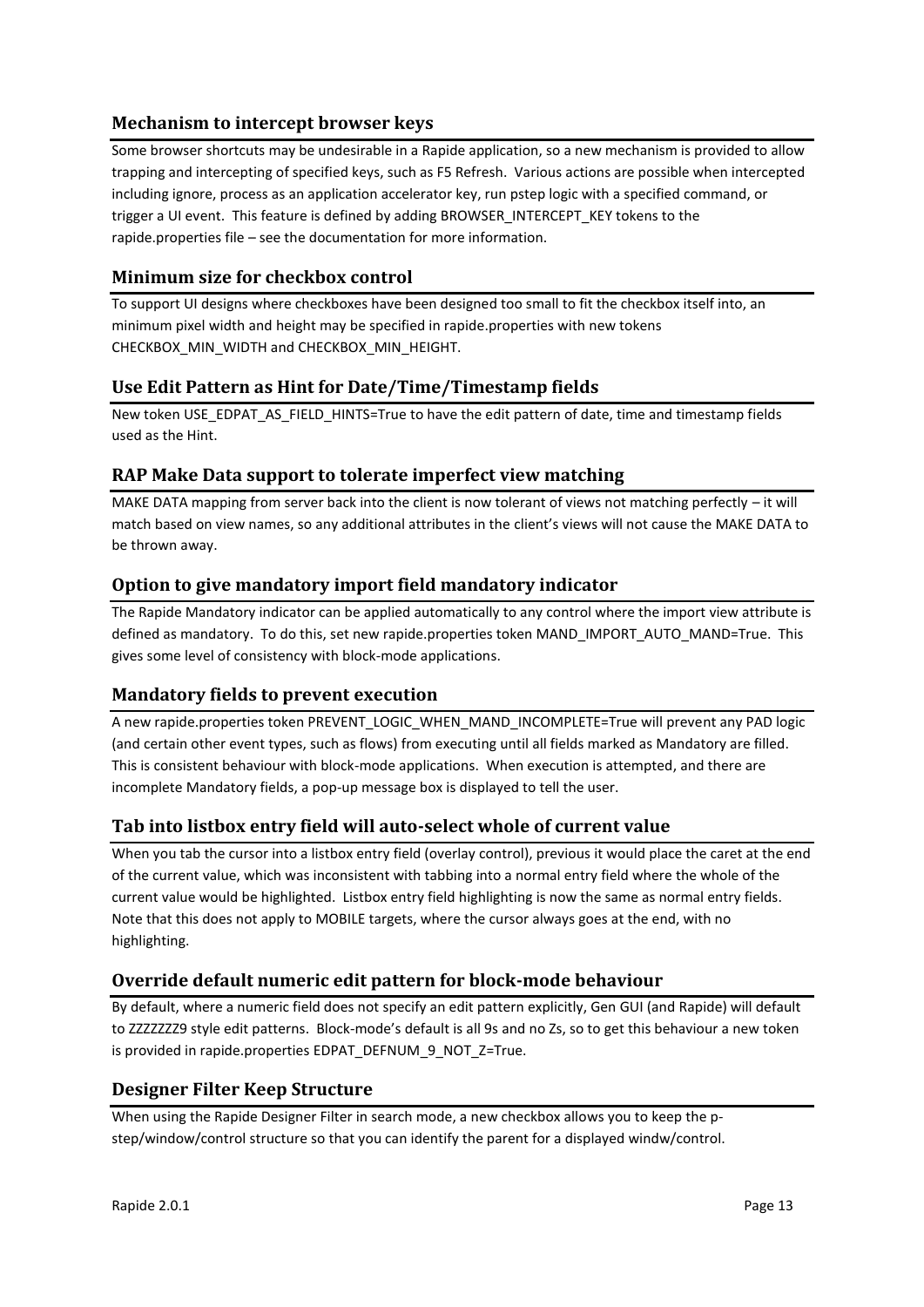## <span id="page-13-0"></span>**Mandatory fields to prevent execution – exclude event from check**

The rapide.properties token PREVENT\_LOGIC\_WHEN\_MAND\_INCOMPLETE=True will prevent any PAD logic from executing until all fields marked as Mandatory are filled. When execution is attempted, and there are incomplete Mandatory fields, a pop-up message box is displayed to tell the user. Individual events may now be marked so that this check is not performed for them, so their logic will be executed regardless of mandatory fields being filled or not.

## <span id="page-13-1"></span>**setBitmap method to support Windows/Dialogs**

Previously, Rapide's setBitmap method only supported changing the bitmap of a control. Now you can pass in simply the name of the window and this will change the background bitmap of the window/dialogbox itself.

## <span id="page-13-2"></span>**USE\_EDPAT\_AS\_FIELD\_HINTS for Time fields and Overlays**

The rapide.properties token USE\_EDPAT\_AS\_FIELD\_HINTS=True was only previously being applied for single field Date attributes. It now applies to Time and Timestamp fields, as well as overlay fields of the same types in a listbox.

## <span id="page-13-3"></span>**Designer P-Step Filter**

A new filter field has been added to the Designer to filter the list based on procedure step name.

## <span id="page-13-4"></span>**EDPAT\_DATE\_OVERRIDE specify edit patterns to apply to**

EDPAT\_DATE\_OVERRIDE was previously added to cause ALL date fields to take on a specific edit pattern – usually based on the LOCALE of the running system. However, in some fields it may be preferable to continue using the override edit pattern specified in the model instead. A new token EDPAT\_DATE\_OVERRIDE\_CASES is now provided where you can list the edit patterns that will be overridden. If a date field uses an edit pattern NOT specified in this list, then it will use the edit patterns as defined in the model. The list is separated by semi-colons, an example provided in rapide.properties (commented by default).

## <span id="page-13-5"></span>**NEXTTRAN invalid – new popup**

Previously, if a NEXTTRAN value specified an unknown TRANCODE, a console message would be logged, but nothing would be visible to the end user. A pop-up messagebox will now appear to inform the user of their mistake. Strings for the popup's title and text are provide in the standard translation properties file.

## <span id="page-13-6"></span>**Block Mode Re-transformation of Edit Patterns**

A new option in the Rapide Designer is available to re-transform field edit patterns from the block mode screen field equivalents.

## <span id="page-13-7"></span>**Client-Side Auto-Tab for Browser**

A new JavaScript-based auto-tab listener is now used by default on BROWSER to support auto-tab when an entry field is completed. This is much faster than Java-side (in AppServer) which caused a lag between completing the field and typing in the next field (meant that some typed characters were often lost). All previous functionality, including Changed events on the fields should still work, but this new feature is partly experimental still, so if problems are encountered, it can be deactivated by setting rapide.properties token BROWSER\_AUTOTBA\_IN\_JS=False.

## <span id="page-13-8"></span>**NEXTTRAN with Clear Screen Input**

Clear Screen Input is now partially supported with NEXTTRAN – passing the input into COMMAND.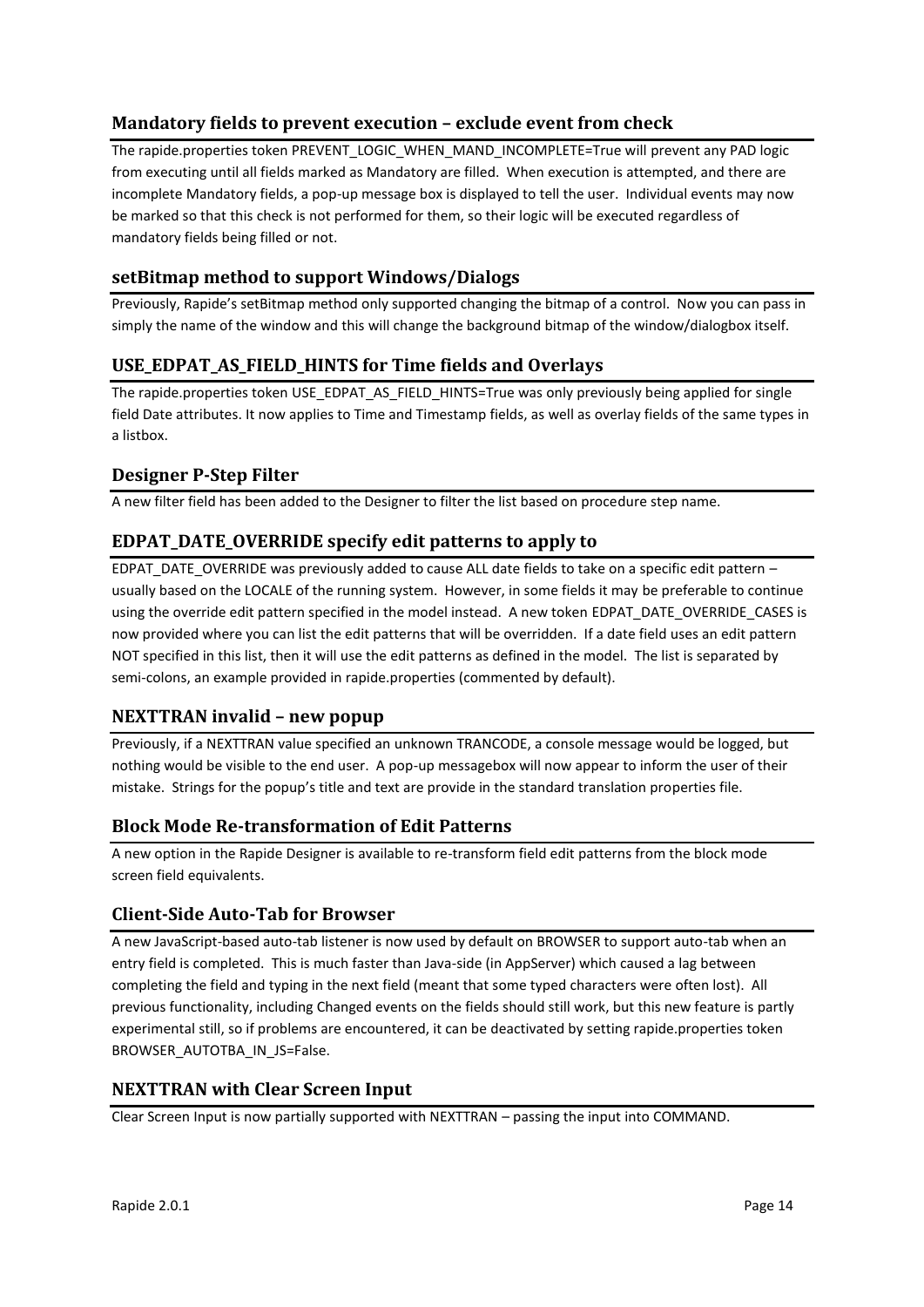## <span id="page-14-0"></span>**New control type – Listboxes displayed as Dynamic Menus for browser**

Rapide listboxes can now be enhanced to render as Dynamic Menus for BROWSER targets, using the same structure and data views as for trees.

## <span id="page-14-1"></span>**Field with MarkUp supports content from file**

A field that is enhanced with MarkUp (BROWSER only) now supports loading the HTML content from a physical file by prefixing the field value with "[FILE]" and specifying the fully-qualified location, including as resources shipped within the application

### <span id="page-14-2"></span>**NEXTTRAN with Clear Screen Input**

Clear Screen Input now fully supports NEXTTRAN – passing the input according to the target PStep's Clear Screen Input, if defined.

#### <span id="page-14-3"></span>**Select & Copy of listbox data**

By default, listbox data is not selectable, so you cannot highlight the value in a cell and copy-to-clipboard, for example. The "Open as Report" feature is available to present the entire listbox content in HTML, but for listboxes with many rows it can be hard to then locate the specific data you want.

Therefore a new option, enabled with a rapide.properties token ENABLE\_CELL\_SELECTION=True is now provided which will automatically enhance every table/tree so that a  $2^{nd}$  click on a cell in a row that is already selected will result in a popup of the cell, preselected so you can copy-to-clipboard:

| 11418 | Implement RP 5027 message            | Scheduled                                                | <b>DPANAHY</b><br><b>TFT</b> | Enhancement        |
|-------|--------------------------------------|----------------------------------------------------------|------------------------------|--------------------|
| 11417 | Implement RP 5027 message            | Scheduled                                                | <b>DPANAHY</b><br><b>IET</b> |                    |
| 11409 | VerifIEr 8.7                         | In Progress                                              | <b>DPANAHY</b><br><b>IFT</b> | <b>Responsibi</b>  |
| 11408 | genIE functions for Studio Developer |                                                          | <b>DDAMAIN</b>               |                    |
| 11406 | Rapide GuardIEn generation 8         | Copy                                                     |                              | $Ctrl + C$         |
| 11405 | Studio Developer 8.7                 | Search Google for "genIE functions for Studio Developer" |                              | $\mathbf{I}$       |
| 11404 | Split PStep include PKG Defau        |                                                          |                              | $\mathbf{I}$       |
| 11403 | Split PStep include PKG Defau        | Print                                                    |                              | $Ctrl + P$         |
| 11401 | R87 Sync I_ with Studio              |                                                          |                              | c                  |
| 11399 | Release 8.7 Key and Dialog V         | Inspect                                                  |                              | $Ctrl + Shift + I$ |
| 11397 | Release 8.7 Setup                    | Scheduled                                                | <b>IET</b><br><b>DPANAHY</b> |                    |
| 11396 | Web CR 8.6.5                         | Scheduled                                                | <b>IET</b><br><b>DPANAHY</b> |                    |
|       |                                      |                                                          |                              |                    |

While the cell popup value is visible, nothing else can be done in the application. Clicking outside the value, or pressing Escape will remove it and return to normal operation again.

Individual listboxes may override the token with a new property in the Designer.

## <span id="page-14-4"></span>**Block Mode Transformation – custom video properties**

A new option for Screen to GUI Transformation and re-Transformation enables you to set a GUI control's custom foreground colour based off the screen field's video property, either as a custom video property or custom theme name.

## <span id="page-14-5"></span>**Block Mode Transformation – custom edit patterns**

If a screen field uses a default edit pattern but the field length specified in the screen design is not the same as the attribute length, i.e. the screen design truncates the attribute, on transformation to a GUI widget, a custom edit pattern is defined with the same length as the screen field length. This only applies to text and numeric fields.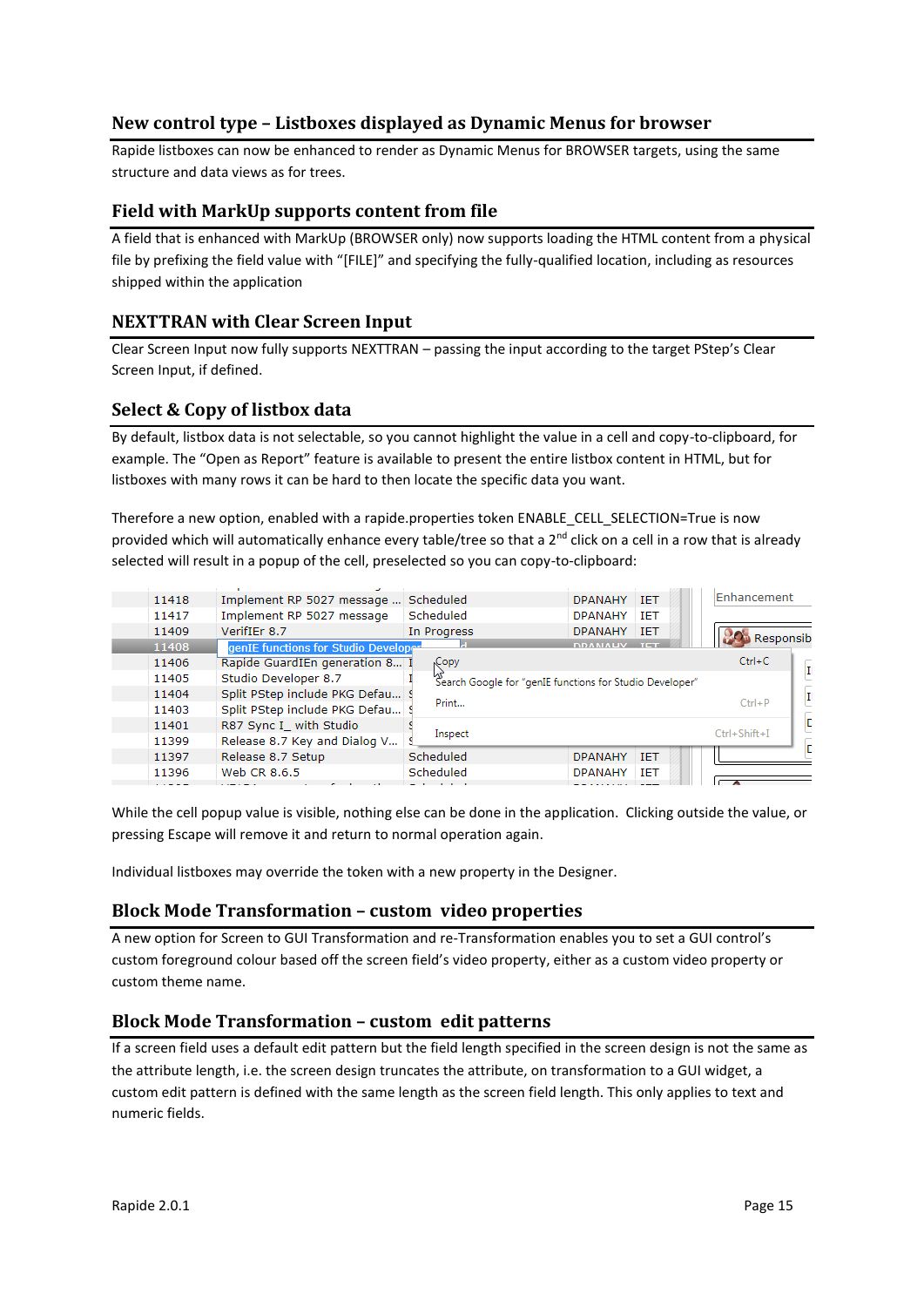## <span id="page-15-0"></span>**Provide override auto-fit column width option for individual list boxes**

The existing rapide.properties LISTBOX\_AUTO\_WIDTH token affects all horizontally-scrolling listboxes, causing the columns to be proportionally resized in width to fit the available width of the listbox. A new property is provided on individual listbox controls to allow override of this aspect.

## <span id="page-15-1"></span>**Auto-Height/Width for containers in Browser**

It is expected that most applications in BROWSER targets will design windows to specific sizes which will either fit full-screen into the browser, or apply minimum design widths/heights.

However, in traditional web sites, the entire page will often be scrolling (particularly vertically) adjusting automatically to the content of the page. For example, a long list of results will cause the page to be vertically much taller, and therefore the browser's native scrolling is provided.

A similar effect can now be achieved with Rapide applications, but relies on any control with a potentially varying height to auto-adjust itself according to its' content. For example, listboxes or fields with markup. For any such control which may vary in size, the runtime can be left to automatically adjust its' size either horizontally, vertically, or in both directions. The parent container of the control should then also do the same, such as a Frame, or the Window/Dialog box itself. Properties are provided on almost every type of control to allow this.

In addition, the application needs to instruct the browser that it should use native browser scrolling. This is controlled at assemble time by the Rapide assembly process scanning the rapide.properties file for a token called PAGE\_OVERFLOW, and values scrollX, scrollY, or scrollB.

## <span id="page-15-2"></span>**Auto-Tab in overlay field of list boxes**

A new rapide.properties token AUTOTAB\_IN\_CELLS is provided which enables AutoTabbing out of overlay fields in listboxes when the maximum number of characters have been typed into them.

Default behaviour is to NOT enable AutoTab on overlay fields. Set to True to enable it.

#### <span id="page-15-3"></span>**Auto-Check in Auto-New-Row Listboxes to add new row**

With auto-new-row listboxes, new rows are normally only added when some actual data is typed into an overlay field and focus moves out of that field. However, with a new rapide.properties token AUTO\_CHECK\_AUTO\_ADDS\_ROW=True, new rows are also added when just the auto-check checkbox is switched on.

## <span id="page-15-4"></span>**Permitted value drop-downs implementation as read-only fields or auto-suggest**

A Permitted Value drop-down control may now be implemented as a read-only field (with or without border), or an auto-suggest field. The displayed/entered values will be the prompts (with translation as appropriate), but the values in the view will be the actual permitted values.

## <span id="page-15-5"></span>**New API methods for processing child psteps and trancodes**

Added new methods to the Rapide Function Library:

- PStepInstanceList = getChildInstancesForPStep(ParentPStepInstance)
- Trancode = getTrancodeForInstanceCLRSCRN(PStepInstance)
- Trancode = getTrancodeForInstanceDLGFLOW(PStepInstance)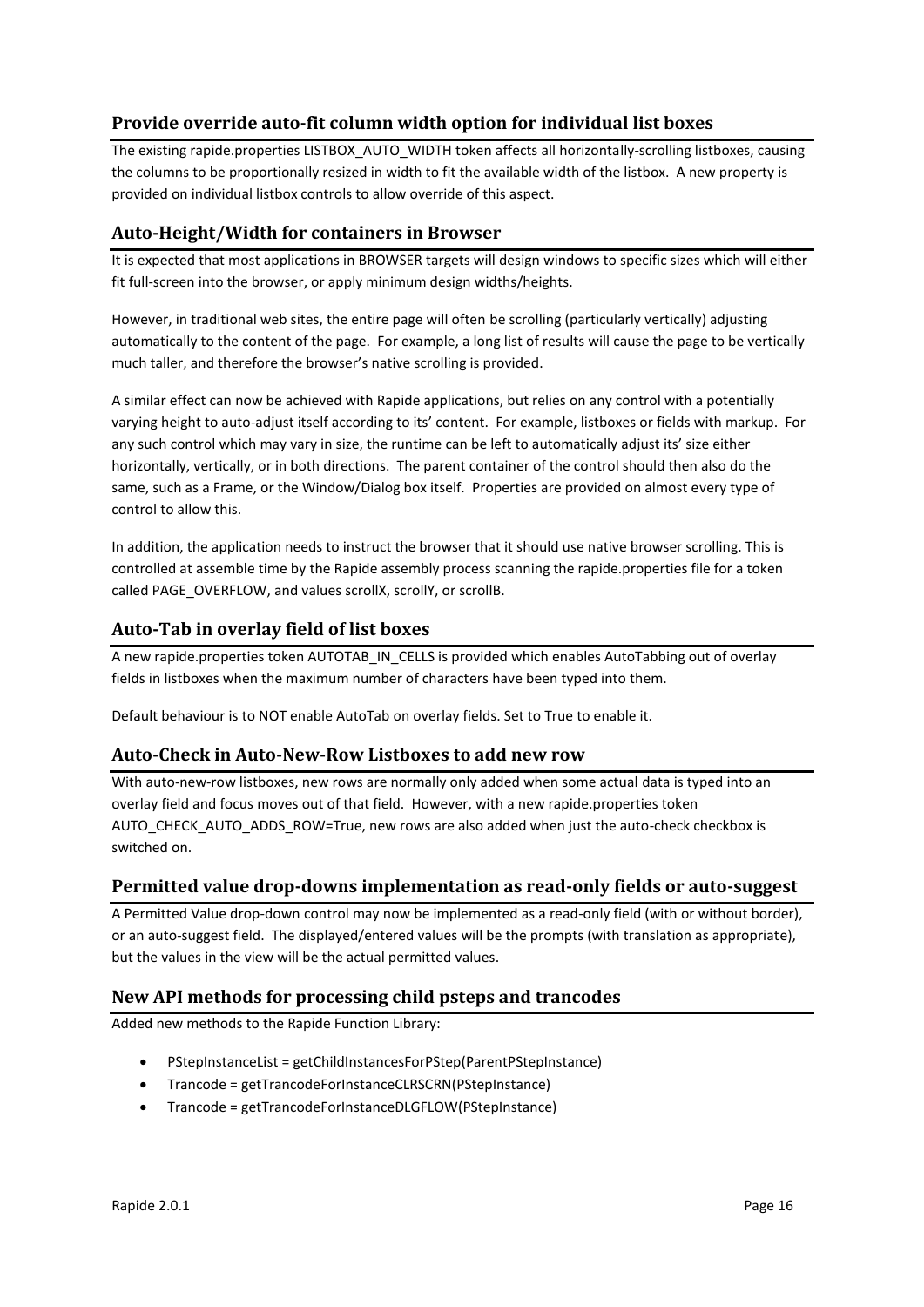## <span id="page-16-0"></span>**New API methods to retrieve application assembly time**

A new file called assemble timestamp.properties is now created by the assembly processes and placed in the root of the application. The Rapide runtime parses this file if it exists to extract the assemble timestamp, which can then be retrieved by application logic using a new Rapide Function Library property assembleTimestamp.

## <span id="page-16-1"></span>**Change tracking control programmatically**

Where EDGE tracking is defined for a control which is relative to another control, you may now change which control it is relative to on-the-fly with a new API method trackChangeRelativeControl. This is useful if you have a number of 'stacked' controls which are not always visible.

## <span id="page-16-2"></span>**New Position-Tracking option to track relative to centre of window**

When specifying position-tracking of controls, you can now specify that a control is tracked relative to the centre of the window either horizontally, vertically, or both. This is particularly useful for groups of controls whose overall position needs to stay centred in the window, rather than each control being exactly in the centre (thought that can also be achieved with this feature). The new option is specified in the Designer by setting its' relative Horz or Vert as the window centre.

## <span id="page-16-3"></span>**Disabled overlay controls able to be unprotected by MAKE**

Previously, if an overlay control on a listbox was designed as 'disabled', it always stayed disabled, even if a MAKE UNPROTECTED statement was executed on it. This is now enhanced so that certain types of overlay controls may be unprotected by a MAKE statement, including: fields, checkboxes, pv drop-downs, date pickers and time pickers.

## <span id="page-16-4"></span>**Overlay HTML properly configurable for Checkboxes**

A new rapide.properties token, CHECKBOX\_OVERFLOW\_CLIP, controls whether the HTML Overflow property is applied to checkbox controls to enable the choice between clipping if the checkbox's design size is too small to contain the full text of its' prompt. Default is False, which means that the text will NOT be clipped.

## <span id="page-16-5"></span>**Explicit overridden of Gen Comms Type for Coop**

A new token COMMS\_TYPE may be specified in rapide.properties to explicitly override the Gen comms type classes to use for Co-Operative calls to servers. Default is TCPIP, but other values can be ECI, EJBRMI, ITPIP, J2CSRmi, J2CS, MQS, TUX and WS.

## <span id="page-16-6"></span>**Add specific support for TUXEDO coop flows**

Enhance Rapide runtime to support Tuxedo co-operative flows. Regenerate of GUI XML for clients will be required if using overrides for server pstep Tuxedo Service Names.

## <span id="page-16-7"></span>**New Rapide API method to set Custom Theme on the fly**

Added method setControlCustomTheme to Rapide Function Library to allow BROWSER applications to change the theme of a specific control at run-time.

## <span id="page-16-8"></span>**Overlay HTML properly configurable for Radio Buttons**

A new rapide.properties token, RADIO\_OVERFLOW\_CLIP, controls whether the HTML Overflow property is applied to radio button controls to enable the choice between clipping if the radio's design size is too small to contain the full text of its' prompt. Default is False, which means that the text will NOT be clipped.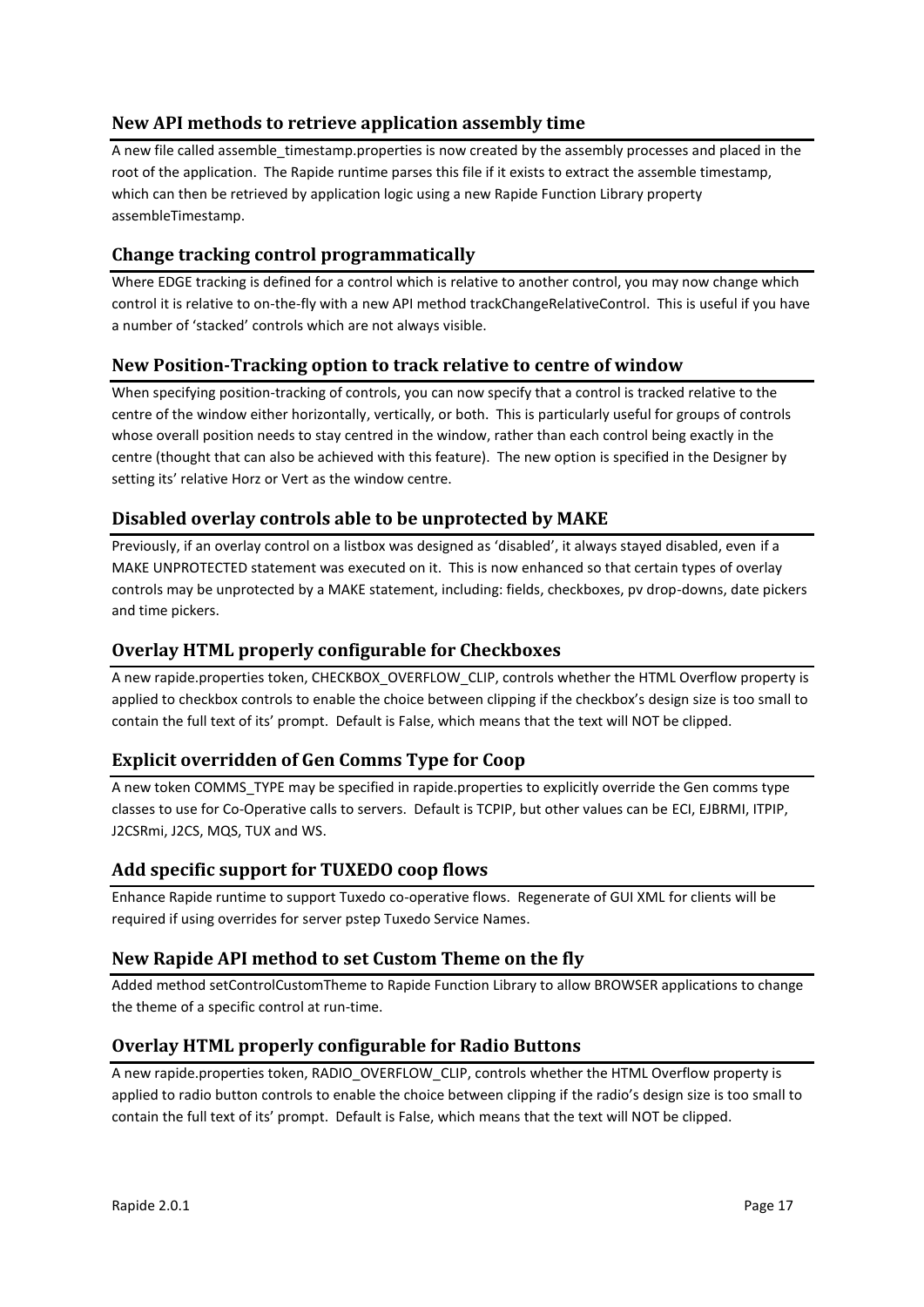## <span id="page-17-0"></span>**New API Props/Methods for PStep Generation Date, Time and Rapide Version**

New Rapide API Properties are available to retrieve the generation date, time and Rapide generator Version for the calling PStep instance: generationDate; generationTime; generationRapideVersion. In addition, methods are provided to return the same date, but passing in the Member Name of any PStep in the application.

## <span id="page-17-1"></span>**Protected fields option to not show error markers**

When a field has an error in its' input, such as not adhering to the attribute's permitted values, an error marker is tagged to the field and an appropriate tooltip is attached to indicate what the problem is. If the field is disabled/protected (not the same as read-only), the error marker is still displayed. A new option controlled by rapide.properties token PROTECTED\_CONTROLS\_NEVER\_SHOW\_ERROR\_MARKERS can be set to True which will suppress these error markers for protected/disabled controls.

## <span id="page-17-2"></span>**Restrict number of tab sessions in a client browser**

A new rapide.properties token, MAX\_SESSIONS\_PER\_CLIENT, allows you to restrict the maximum number of tabs that can contain sessions pointing to the same Rapide application. This is because it has been found that different browsers have different limitations on resources and too many sessions can cause the browser to freeze, which also knocks on to the AppServer, thus affecting other users on different clients. In the GuardIEn WebCR application, as an example, we found that IE11 could handle around 42 session tabs, Chrome and FireFox could only handle 6. Default limit remains unrestricted.

## <span id="page-17-3"></span>**Custom XML template folder**

A new CustomXML folder is provided beneath the main Rapide software folder where you may copy and customised any of the template XML skeleton files, and if they exist there, these will be used in preference to the default versions of the XML files.

## <span id="page-17-4"></span>**Diagnostics added for tracking hangs/crashes better**

New tokens are available in rapide.properties (MUTEX\_DANGER\_TIME and MUTEX\_DANGER\_GIVEUP) which can be enabled with IET Support's guidance to help in diagnosing occasional hangs/crashes in an application.

## <span id="page-17-5"></span>**Fixes**

The following issues have been fixed in Release 2.0.1

## <span id="page-17-6"></span>**EAB proxy error**

If an entity action view is placed after a group view, the EAB proxy class contains invalid view references and will not compile.

## <span id="page-17-7"></span>**Text fields vertically clipped**

In browser, text fields that were defined not tall enough to fit the content would get clipped at the bottom. The HTML attribute 'overflow' is now defined for the containing control so text no longer gets clipped so vigorously.

## <span id="page-17-8"></span>**EAB proxy trim**

The generated EAB proxy java has been modified to only trim varying length text fields on return from the C DLL. Both fixed and varying length strings are truncated at the null character.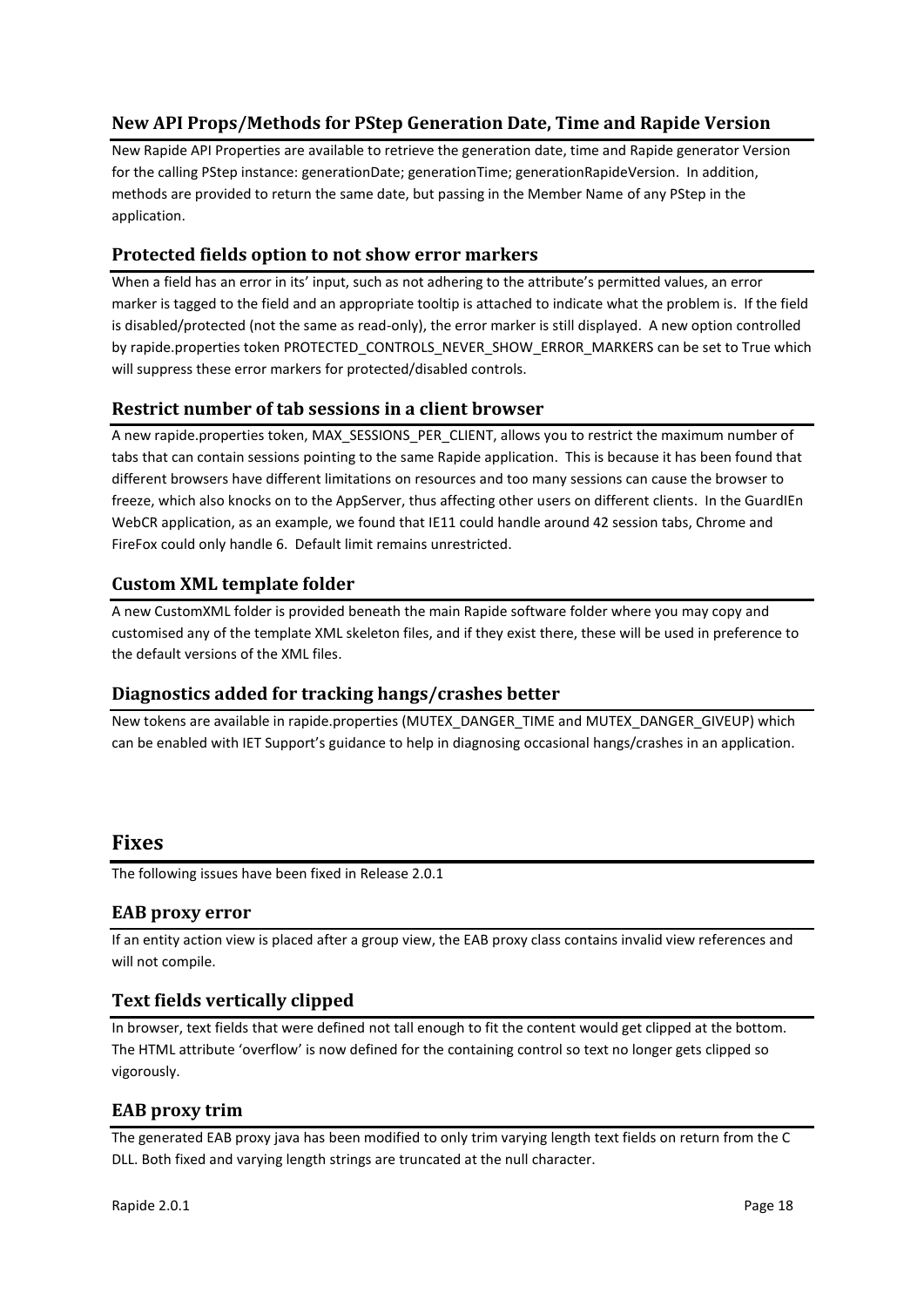## <span id="page-18-0"></span>**Regional Edit Patterns**

When running an AppServer on a machine that has non-English Regional (Locale) settings where decimal and thousands separators are different from English defaults, this could cause problems with formatting where conversion of separators was occurring twice, thus values would get parsed incorrectly.

## <span id="page-18-1"></span>**Loss of precision beyond 3 decimal places**

Fields with edit patterns containing greater than 3 decimal places could become rounded.

## <span id="page-18-2"></span>**Secondary dialog control placement and sizing**

A secondary dialog box without a dialog border will sometimes be sizes slightly to small (width and height) and all controls offset too high so might overlap the top of the dialog thus getting truncated. Fixed this issue so that such dialogs are slightly larger and controls are shifted down a little to compensate.

## <span id="page-18-3"></span>**Screen to GUI Transformation Duplicate Screen Area Group Box**

The Screen to GUI Transformation plug-in creates a duplicate screen area group box.

#### <span id="page-18-4"></span>**Incorrect default edit pattern for timestamp fields**

Corrected the default edit pattern used for timestamp fields from "YYYY-MM-DD HH:MI:SS.NNNNNN" to "YYYYMMDDHHMISSNNNNNN".

#### <span id="page-18-5"></span>**Edge tracking for DropDown prompts incorrect**

If you track a dropdown control to the edge of another control, the prompt was not being placed correctly.

#### <span id="page-18-6"></span>**Support poorly sized and parented Radio Buttons and Group Boxes**

Previously Rapide would ignore any control that had a size of 0,0. However, some UI designs exists in Gen models that have this, albeit unknown to the developer, and this can cause other child controls, such as radio buttons, to also be hidden, even though they may visually be located in the bounds of another group box. By default, Rapide will still hide any control (and potentially its' children) that has size 0,0, but you can override this behaviour by setting rapide.properties token HIDE\_SIZELESS\_CONTROLS=False.

#### <span id="page-18-7"></span>**Fix AppSvr Assemble when model path contains spaces**

The AppSvr assemble failed to copy application jar files when the Gen model path contains spaces

#### <span id="page-18-8"></span>**NEXTTRAN may cause flow twice**

Sometimes, a NEXTTRAN can cause 2 instances of the new PStep to be loaded or initialised.

#### <span id="page-18-9"></span>**MessageBox width unpredictable**

Pop-up MessageBoxes on BROWSER/MOBILE were not always of the expected size, with the message, title or buttons getting truncated.

#### <span id="page-18-10"></span>**Rapide Check of Browser Keys**

The Rapide Check to ensure that accelerator keys do not conflict with common browser keys did not work when the Rapide software path contained spaces.

## <span id="page-18-11"></span>**Transparency fix for Checkboxes**

In BROWSER, transparency of Checkboxes was not being inherited by default in all cases – this now works the same as Radio Buttons.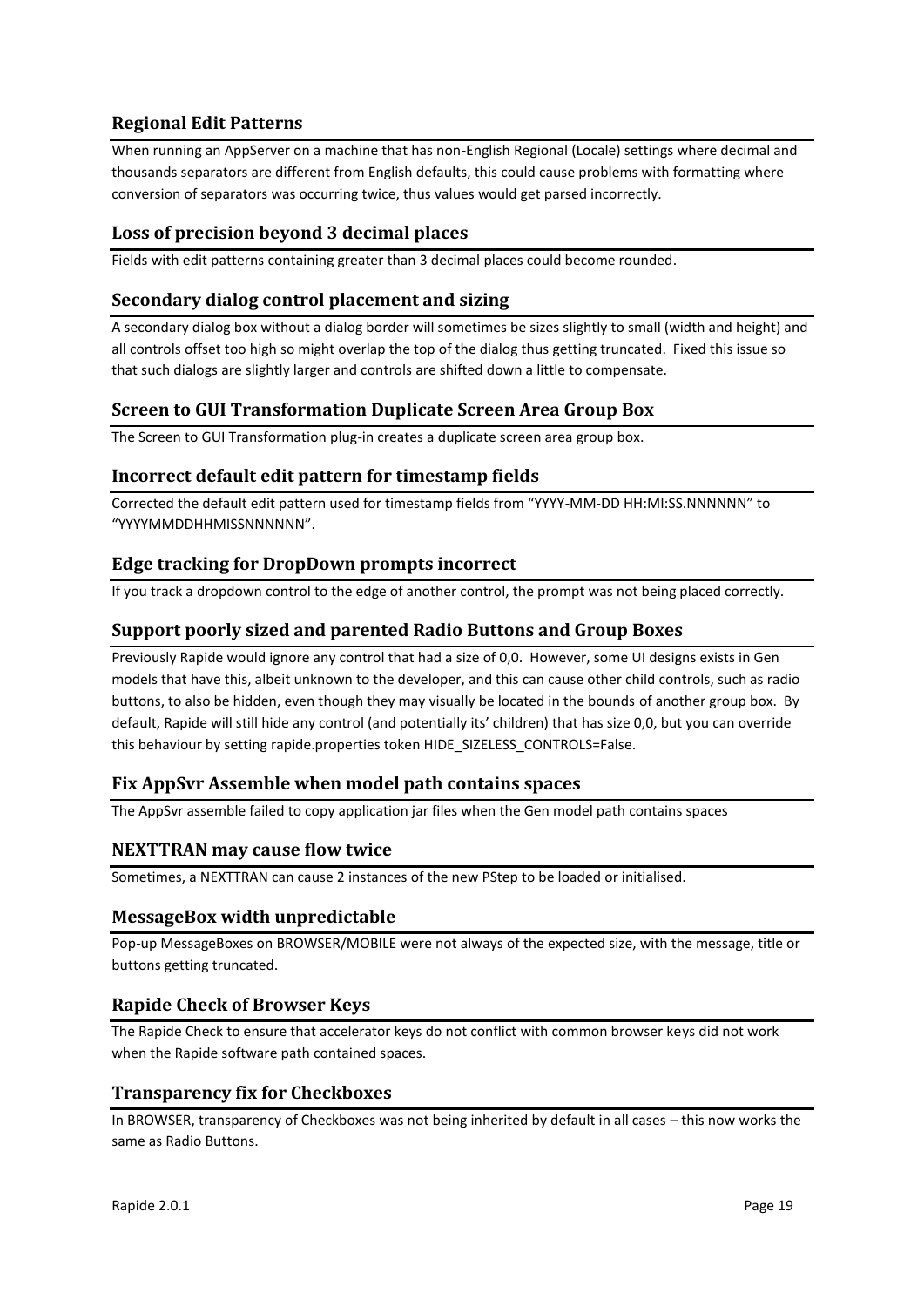## <span id="page-19-0"></span>**ENTER with Multi-Line Fields and Default Buttons**

For DESKTOP applications, the ENTER key would perform processing for the Default Button (if there was one) even if the focus was in a Multi-Line Field. This is now changed so that the ENTER key goes to the field for a new line, rather than to the Default Button, making behaviour similar to BROWSER.

## <span id="page-19-1"></span>**Position tracking of Combos incorrect**

The height of tracked Combo controls was incorrect – they would be too tall. This included Drop-Down Lists, Enterable Drop-Down Lists and Enterable Lists.

## <span id="page-19-2"></span>**Moving Sash in scrolled windows incorrect**

For Sashes that are tracking to the bottom or right of the window, dragging the sash and storing/retrieving of its' position is done incorrectly if the window in which they exist is scrolling.

## <span id="page-19-3"></span>**Exit States set in Pstep USE**

If a server invoked via a Pstep USE did not set an exit state, the exit state set on the client after the Pstep USE was set to 0. Default Gen behaviour for Pstep USE statements is to return any set exit state after a Pstep USE so that the client can check for its' value, and if the server does not set any exit state at all, then the prior exit state set before the Pstep USE was retained. Rapide has been fixed to use the same behaviour as Gen, but this may cause a change in behaviour if your application relies on the exit state being set to 0 if the Pstep does not set an exit state. Therefore the behaviour can be overridden with a new rapide.properties token PSTEPUSE\_EXITSTATE\_UNAFFECTED which can be set to True (never set the exit state in the client that is returned by the Pstep USE), False (always set, even if it is null), or Update (default behaviour – set if available, but otherwise don't change).

## <span id="page-19-4"></span>**Block Mode Transformation Fixes & Enhancements**

- 1) The ENTER key can now be defined as hidden when it is not assigned to a COMMAND.
- 2) The selection character workset does not need to be retained in the conversion defaults panel.
- 3) Video properties and Rapide properties defined for controls on the block mode template window are copied to the transformed window.

## <span id="page-19-5"></span>**Non-repeating Group Views don't move from Imports to Exports**

Non-Repeating Group Views do not have their data moved from Imports to Exports on event processing.

## <span id="page-19-6"></span>**Sending Current Exit State on Flow wiped out by TIREVENT**

If a dialog flow defines that the Exit State should be sent to the called PStep, it is lost if a TIREVENT is processed in the calling PStep between the detection of the flow and the actual processing to bring that called PStep up.

## <span id="page-19-7"></span>**Listbox Select/Deselect All did not trigger Click event**

The Select All and Deselect All right-click options on a Listbox did not always trigger a Click event on the Listbox.

## <span id="page-19-8"></span>**Busy mouse cursor on MessageBox**

If a MessageBox (or similar pop-up dialog) appeared during the processing of a Listbox's Click event logic, the mouse cursor present while the pop-up was shown was the system busy cursor.

## <span id="page-19-9"></span>**Stored Sash position negative**

Rapide 2.0.1 Page 20 On start-up of a window, if a contained Sash control has a remembered position that would put it off the relative edge of the containing window/frame, this is now reset to the designed position of the Sash.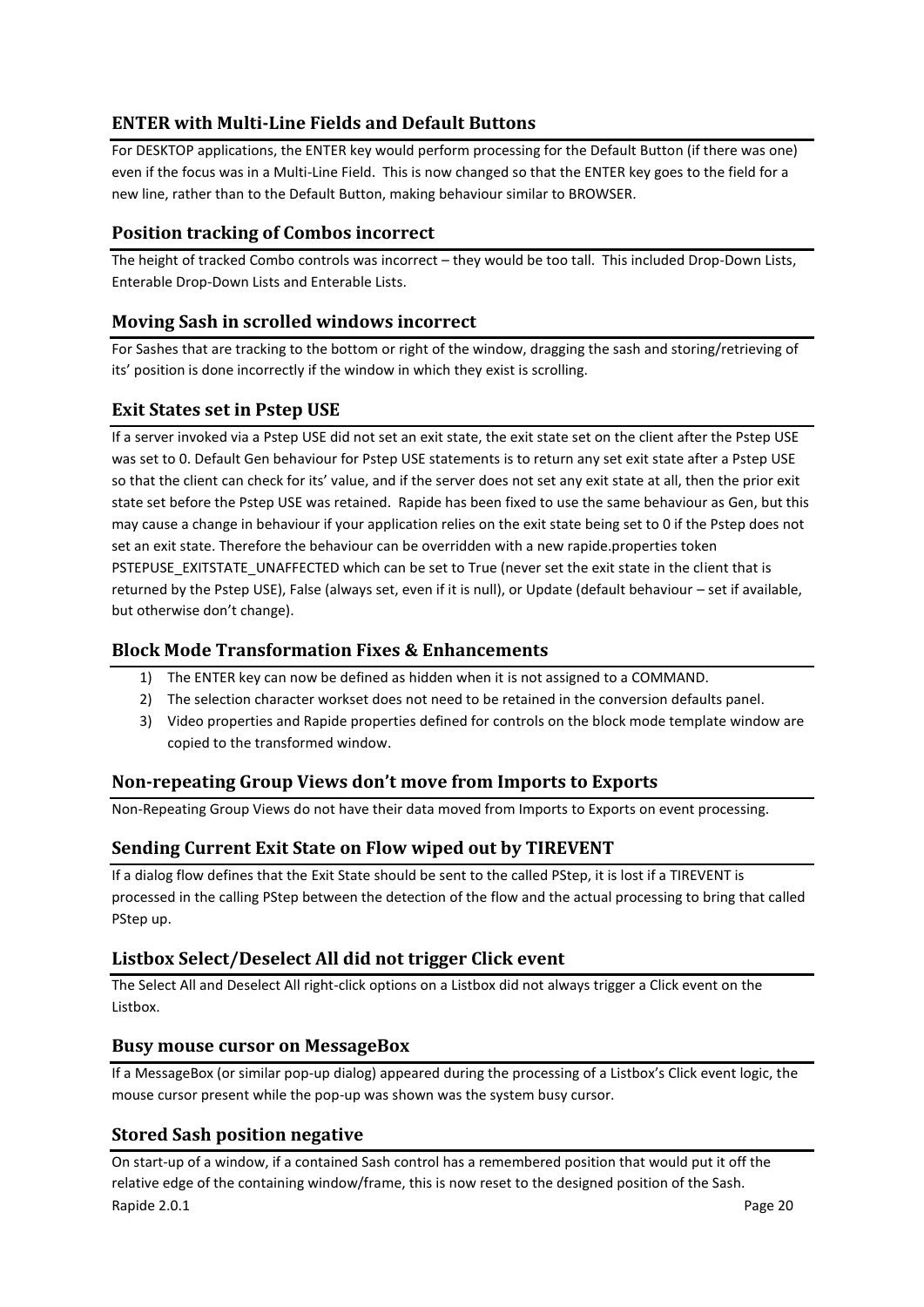## <span id="page-20-0"></span>**Tiled Bitmaps**

Rapide previous had no support for TILED bitmaps. Support has been added for tiling of picture controls, as long as Rapide's alpha transparency is not also used.

#### <span id="page-20-1"></span>**DragOver not triggered unless mouse over existing listbox row**

When a listbox is the target for a drop event, the DragOver event is only triggered if the mouse is dragged over an existing row in the listbox – it is now also triggered (without subscript=0) if you drag over an empty portion of the listbox too.

### <span id="page-20-2"></span>**MAKE protected in drop-down support**

Rapide now supports MAKE PROTECTED statements on drop-down listboxes. Behaviour is that if any row has a MAKE PROTECTED applied, then the whole drop-down is disabled, which is the same as Gen's GUI behaviour.

#### <span id="page-20-3"></span>**EDGE tracking of fields to the bottom of the window not preserving height**

The designed height of fields is not preserved when the field is tracked to the bottom of the window.

#### <span id="page-20-4"></span>**RAPSVSPP fix for long view names**

The RAPSVSPP source code post processor created COBOL statements longer than 80 characters when long view names were used.

#### <span id="page-20-5"></span>**Client/Server split fails for large procedure steps**

When splitting a block mode procedure step into separate client and server steps, the process fails if the pstep has more than 25,000 associations. This limit has been increased to 100,000.

#### <span id="page-20-6"></span>**Listbox column widths more accurate calculation**

The default algorithm for column widths in listboxes has been further improved to be closer to Gen UI and WebGen sizes.

#### <span id="page-20-7"></span>**Case insensitive text data in listboxes**

Columns in listboxes of attributes that are case-insensitive were not being automatically displayed in uppercase.

#### <span id="page-20-8"></span>**Default Date edit pattern**

When no edit pattern is specified, Rapide now uses the same default edit pattern of "DD-MM-YYYY" instead of "DD.MM.YY".

#### <span id="page-20-9"></span>**Date values auto-fixed incorrectly**

Date values of less than year 1000 were automatically having 1000 or 2000 added to their value on the assumption they were entered as 2-digit years. This assumption is no longer made, as it made it impossible to enter 'zero' date into fields e.g. "0001-01-01".

#### <span id="page-20-10"></span>**Auto-Add New Row – selection char not populated**

When using the auto-add new row functionality for listboxes, the selection character was not being populated in all situations where a value was being entered somewhere on the new row.

#### <span id="page-20-11"></span>**Support permitted value ranges in fields**

Rapide was not supporting ranges of permitted values for entry fields.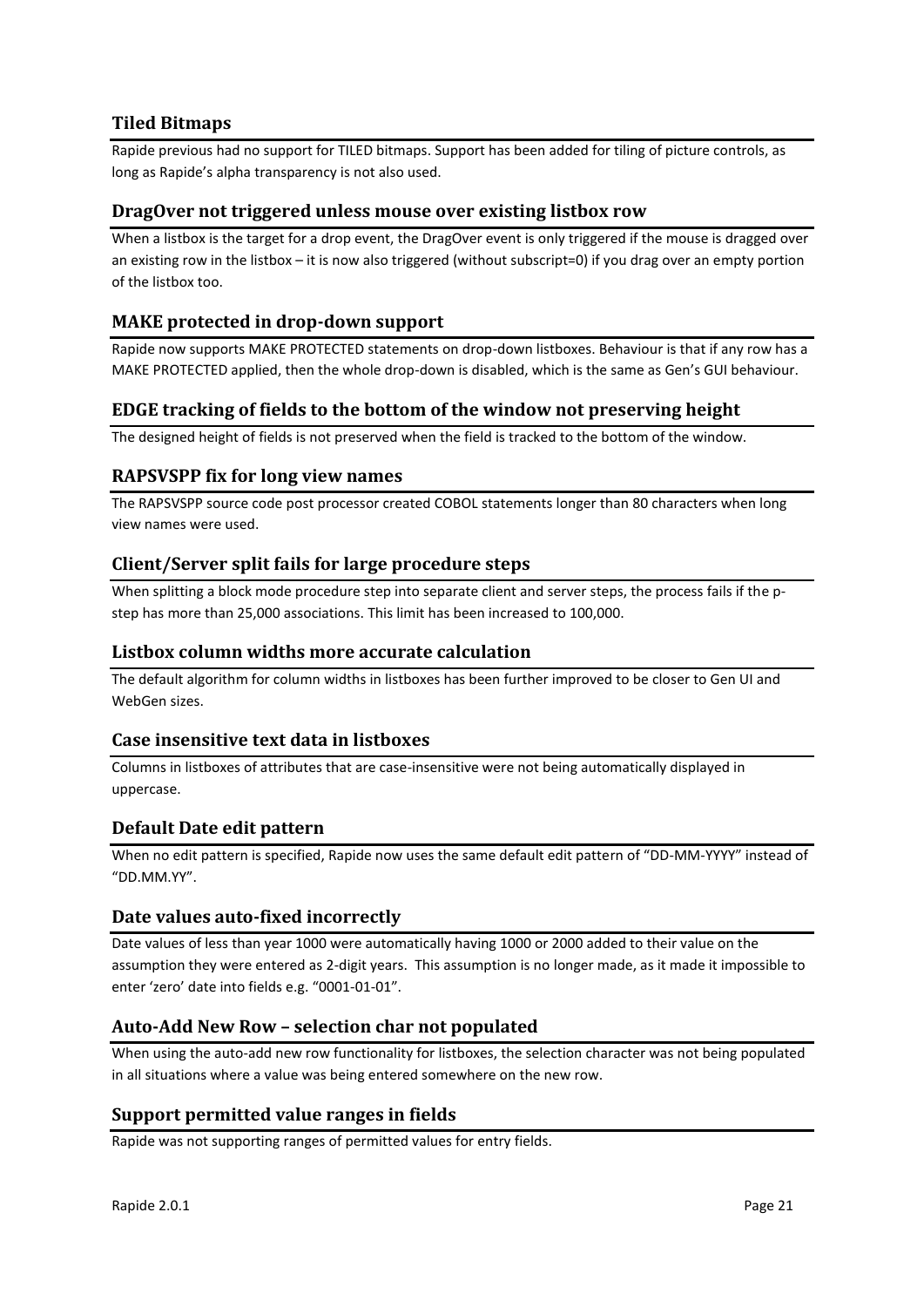## <span id="page-21-0"></span>**Table/Tree initial column widths/positions sometimes lost**

Another recent change may cause initial position/size of columns in tables and trees to be incorrect, in some situations meaning that a column may actually start hidden completely, and 'reset' to original design does not bring it back either.

## <span id="page-21-1"></span>**System Console messaging exceptions**

When using the Rapide System Console, the recipient session for any messages would crash with an exception.

### <span id="page-21-2"></span>**Command auto-flow should not execute PStep logic**

When a COMMAND triggers an auto-flow (forward or return), it was executing the PStep logic before the flow was being processed, which it should not do.

## <span id="page-21-3"></span>**Support permitted value ranges in fields for Double values**

Added support for Permitted Value ranges of Double/Decimal attribute.

## <span id="page-21-4"></span>**Alternative Select Character values not retained**

If you have specified an alternative selection character value (different from the default '\*' character for a selected row in a listbox), a second click on a row that is already selected resulted in the selection character value becoming '\*' rather than the override value.

## <span id="page-21-5"></span>**Ignore Tab support for Multi-Line Fields**

The *Ignore Tab* property for Multi-Line Fields was not being honoured fully – it now properly allows tabbing to the next control if specified.

### <span id="page-21-6"></span>**MAKE with reverse video not setting foreground colour**

When a MAKE statement sets a field to have an reverse video effect, the foreground colour of the text was not always being set to the window's background colour.

## <span id="page-21-7"></span>**Support for short Date & Timestamp edit patterns**

If a date or timestamp field uses a shortened edit pattern, such as 'MM' for month only, this was not supported by Rapide and the field would be displayed in error.

## <span id="page-21-8"></span>**Browser issue with prompt background colour inheritance**

Fixed an issue with background colour inheritance for prompts when running in BROWSER.

#### <span id="page-21-9"></span>**AUTOFLOW return flows not triggered for HyperLink Buttons**

Hyperlink buttons that cause a return flow via an AUTOFLOW Command were not being detected.

#### <span id="page-21-10"></span>**Cell overlays with leading spaces badly formatted with markup**

In BROWSER, if you have a table with cell overlay field controls, and the value entered started with a space character, this was being translated using markup with html tags rather than just the plain text value.

## <span id="page-21-11"></span>**DB2 Packaging copied when converting block mode**

When using the Block Mode Client/Server conversion, the DB2 packaging data is copied from the online t the co-operative server load modules if the settings specify that the servers use the online packaging.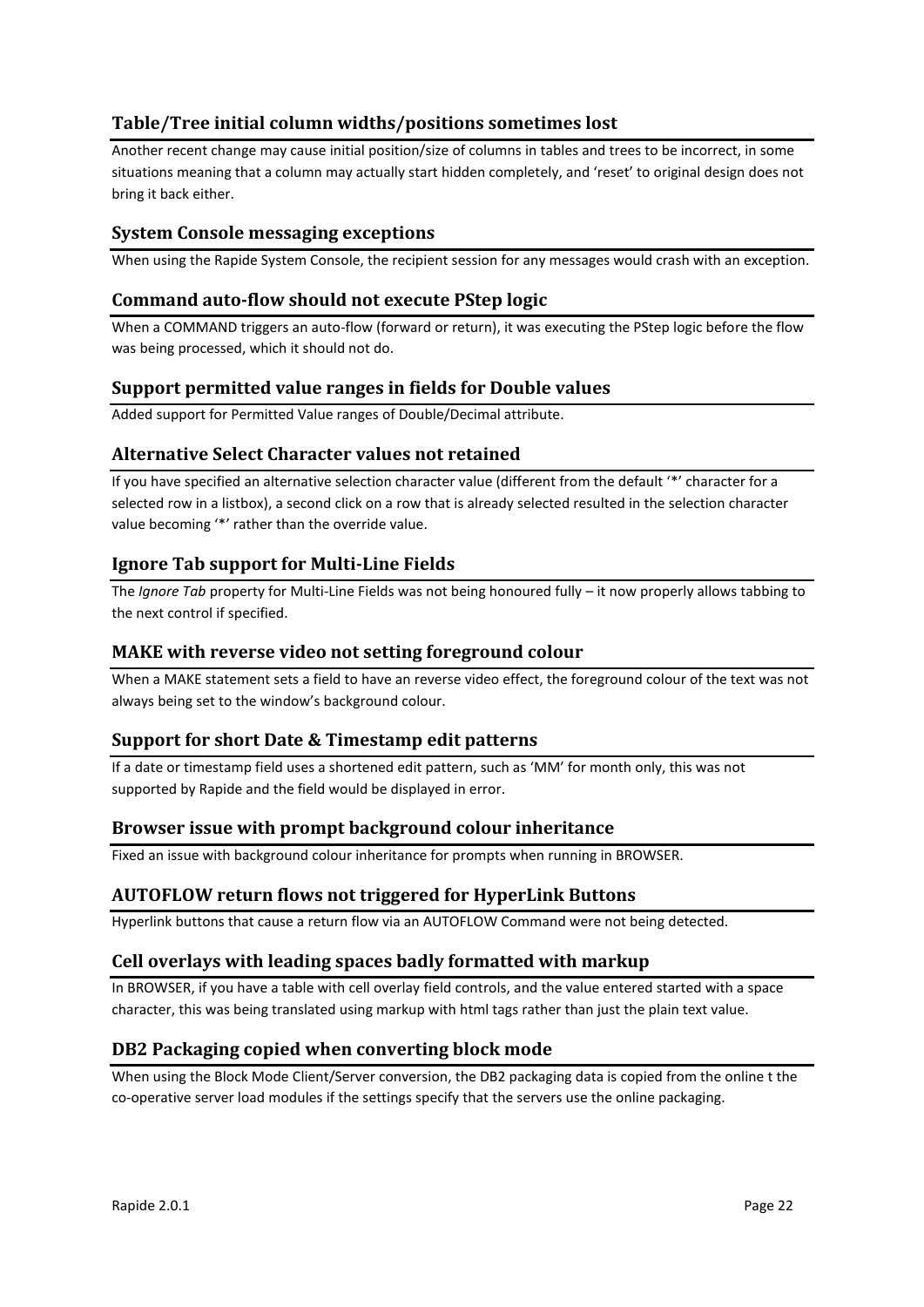## <span id="page-22-0"></span>**Double events for default button ENTER press**

When a button is defined as Default, and you also have the token ENTER\_NO\_DEFAULT\_BUTTON\_ACTION set, you could get both the click action for the button as well as the pstep logic executed.

## <span id="page-22-1"></span>**SPP post-processor for C Servers to fix MAKE DATA incorrect**

The SPP program to modify generated C Servers to add support for MAKE DATA was incorrect for group views, and could result in a crash within the server.

## <span id="page-22-2"></span>**Cell overlays honour field length**

Field controls in table/cell overlays were unlimited in their length, although the value would be truncated correctly on losing focus, it now prevents more than the max field length from being typed to begin with.

## <span id="page-22-3"></span>**'X' of a Clearable Date Entry Field not disabled when field is disabled**

For date/time/timestamp fields that are clearable (via token DATE\_ENTRY\_FIELDS\_CLEARABLE=True) did not have the 'X' button disabled when the field itself was disable, so you could clear the value in a disabled field. The 'X' is now hidden when the field is disabled.

## <span id="page-22-4"></span>**Clear MAKE Data not always applied**

MAKE Data should be cleared whenever PStep logic is executed (not events), and the window/dialog is defined with the Clear Make Data flag switched on. However, a mismatch in imports vs exports could cause some fields not to have their MAKE Data cleared.

## <span id="page-22-5"></span>**PStep stack incorrect after frame, link and reframe combination**

Where a frame is loaded with a child pstep, and that child link flows to another child pstep, if a combination of nexttran followed by a top-level reload (which should replace everything currently stacked inside the frame) occurs, the pstep stack is not cleared correctly.

## <span id="page-22-6"></span>**Block Mode Transformation for default edit patterns**

- 1) If a screen field uses a default edit pattern this usage is not carried over to the transformed window control. This is now fixed.
- 2) For numeric fields that use a default edit pattern rather than a named edit pattern, the default edit patterns used by Gen do not use leading zero suppression (for example 99999.99). In the GUI window design, the default numeric edit patterns use leading zero suppression (for example ZZZZ9.99). A new option in the transformation plugin (*Retain Block Mode Default Numeric Edit Patterns* ) is available. See the Rapide Developer guide for details.

## <span id="page-22-7"></span>**Typing letters into a date field highlighted in yellow**

Removed yellow highlighting on date fields when typing invalid keys for a date.

## <span id="page-22-8"></span>**AutoTab and Tab don't consistently select the value in the next field**

When tabbing from one field to another, or when a tab is triggered by an AutoTab (field is full), the next field to get focus did not always get the current value selected.

## <span id="page-22-9"></span>**Window-Packaged PStepUSE display not locked**

If using Windows packaging and PStepUSE calls, the display is not always locked for the full duration of the call, so it is possible to interact with the UI, causing events/data to become out-of-sync.

## <span id="page-22-10"></span>**Exception on flow back with auto-flow**

Rapide 2.0.1 Page 23 A return flow trigger by an auto-flow on command may cause an exception.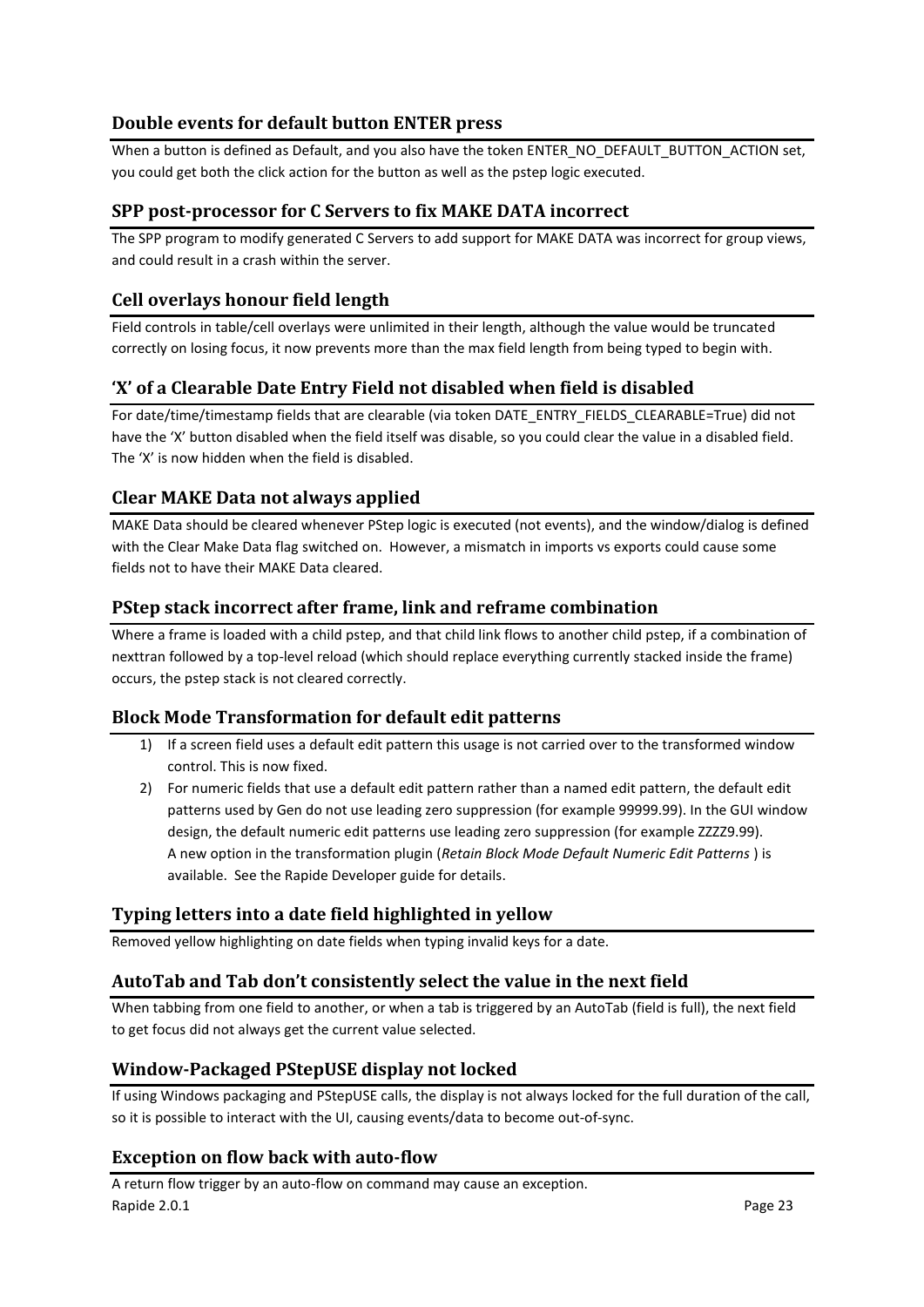## <span id="page-23-0"></span>**Support Radios from different Groups in same Parent**

Where radio buttons from different groups are placed physically within the same parent, previously, selecting any radio inside that parent would cause all other radios in the same parent to be deselected. This no longer happens, so you can place radios more freely.

## <span id="page-23-1"></span>**Issue view matching similar view names**

Where a Group View has the same 'camel case' name as an Entity View, Rapide was not renaming the subsequent view like Gen's Java generators do, so view matching was failing for any such views. For example, a Group View called "GROUP\_IN\_CUSTOMER" and an Entity View called "GROUP\_IN" of Entity Type "CUSTOMER".

## <span id="page-23-2"></span>**NEXTTRAN and DlgFlow Return issues clearing up PStep hierarchy**

Some issues occurred where the Instance/PStep hierarchy being replaced after a Dialog Flow return or a NEXTTRAN were not being cleared up fully.

## <span id="page-23-3"></span>**Default Button lost on return flow for PSteps in Frames**

When returning from a PStep loaded into a Frame of any type, the Default Button (the one that is triggered when you hit ENTER), was not being reset to the next parent window up.

## <span id="page-23-4"></span>**Truncation of entry field overlays**

Entry fields in listboxes (overlays) could get truncated because the text length limit being enforced was using the attribute length rather than the edit pattern length. In particular, this would affect display/input of TIME, DATE and TIMESTAMP fields, and some NUMERICs.

### <span id="page-23-5"></span>**Row Template Designer Crash**

If you change the sort order of the columns in the Row Template designer, pressing OK causes a crash. Columns can no longer be sorted in the designer.

## <span id="page-23-6"></span>**Negative Edit Patterns incorrect length supported**

Where an edit pattern for a numeric field (enterable or read only) allowed the negative symbol, the length permitted for a positive value was restricted by 1 character more than Gen behaviour e.g. "-9" edit pattern would allow single digit positive or negative numbers, but Gen's behaviour would be to allow single negative but 2 positive digits. Rapide has been changed to mimic Gen's behaviour.

## <span id="page-23-7"></span>**Auto-Tab to Multi-Line Field Exception**

When a field is defined as Auto-Tab, and the next control in sequence is a Multi-Line Field, Rapide will cause exception when the auto-tab is triggered.

## <span id="page-23-8"></span>**Font inheritance**

Font style/size/type were not being inherited as a unit from the window (where not specified on an individual control). Instead, each element was inherited independently, which was incorrect.

## <span id="page-23-9"></span>**Overlay controls for first column**

If a listbox is defined as checkable, the first column cannot use an overlay control. However if the listbox also uses an auto-check row, the first column is allowed to be defined as an overlay control.

## <span id="page-23-10"></span>**Overlay data lost on auto-add new listbox row**

Rapide 2.0.1 Page 24 When using listbox overlay controls in a listbox that has the auto-add-new-row feature, when tabbing out of a new-row field having typed some data, that data is lost in the process of adding an additional new row.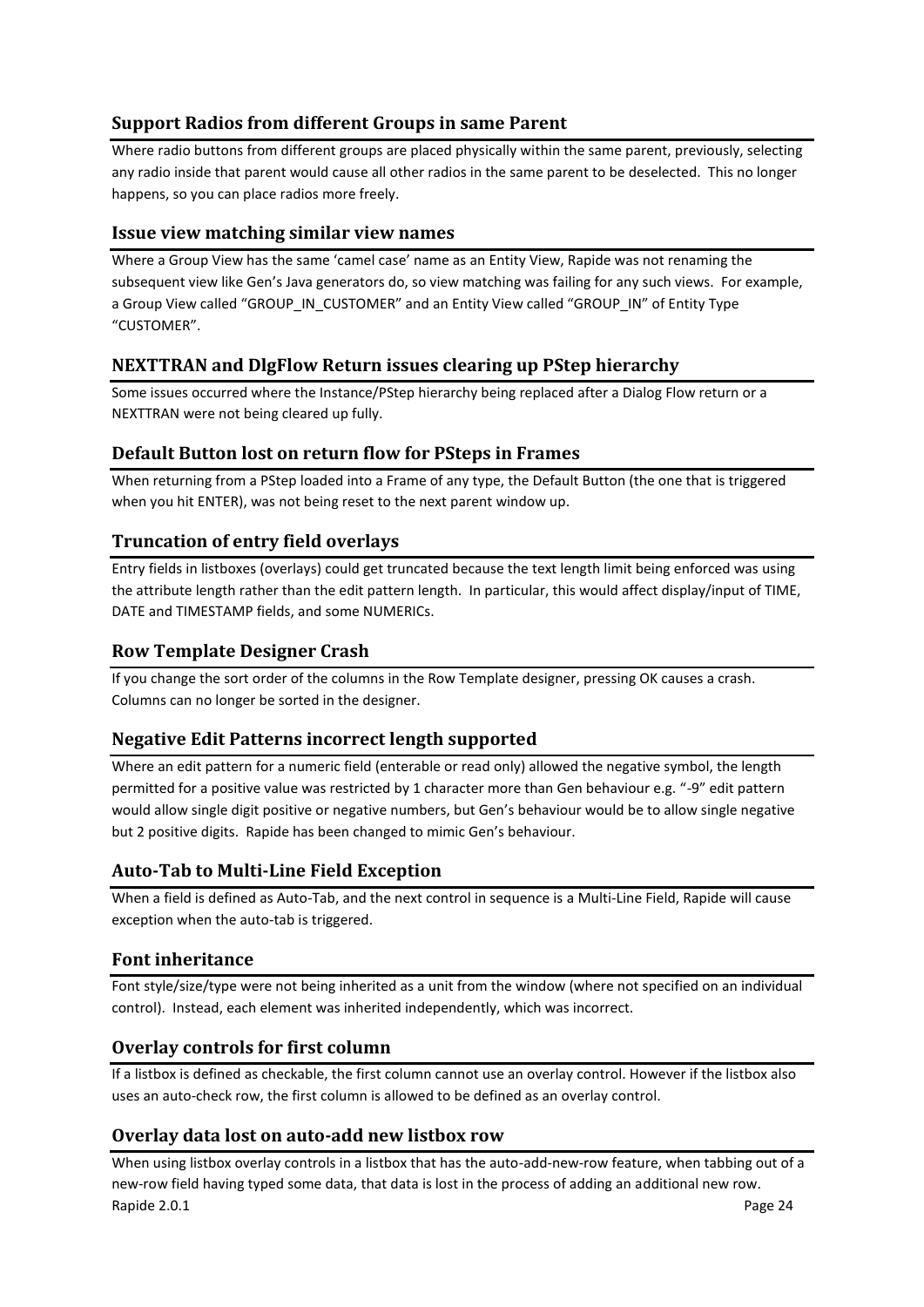## <span id="page-24-0"></span>**Fix to recent change on Default Button processing**

Fixed a crash that was introduced in Default Button processing when returning from link flows, which occurred in very specific flow conditions with multiple shells and where some parent windows in the flow chain has their own default buttons, and others did not.

## <span id="page-24-1"></span>**System Attributes lost on NextTran**

When performing a NextTran, system attributes in GlobData are not transferred to the new PStep, including clientUserId, UserId etc.

## <span id="page-24-2"></span>**Cell Overlays display MarkUp characters**

Cell Overlay data on BROWSER was converting special MarkUp characters like '&' to '&'.

## <span id="page-24-3"></span>**Improved Focus in Overlay tables with New Row**

Where a table control supports the auto-new-row feature, and overlay fields are used, the focus is not very consistent at the moment the new row is added. This has been improved.

## <span id="page-24-4"></span>**PV DropDowns not supporting <NONE> value correctly**

Where a PV DropDown has a <NONE> row added automatically (SPACE is not included in the UI's designed list of values, but rapide.properties defines that it should be added), the dropdown was not being allowed to take the SPACES value via logic correctly, and was being reset to the attribute's Default value instead.

## <span id="page-24-5"></span>**Centred pictures not centred for browser**

A picture control that has the image centred and adjusted to the image size was being rendered slightly leftaligned on BROWSER so the left edge of the bitmap was being cropped.

## <span id="page-24-6"></span>**Open listbox data in report – unique report file name**

When you use the "open as report" option for a listbox, the intermediate HTML file used was always called "listDataAsReport.html" within a client-specific folder on the AppServer. This meant that if you opened up 2 reports for different listboxes and used REFRESH on the browser for the older report, you would see the later report displayed. On some browsers the old report would be cached, so you would only see the new one with an explicit F5 refresh of the report page.

Instead, the html files generated are not suffixed with a timestamp to make them unique, but it does mean that there will be more cleanup required over time as these html files are not automatically cleaned up.

## <span id="page-24-7"></span>**PSteps loaded into Frames after TRANSFER flows have wrong parent**

Fixed a bug where child PSteps loaded into Frames/Tabs etc. which were started via TRANSFER flows had the wrong parent, or indeed no recorded parent at all. This affected a number of things, including processing reset of Default Buttons when loading subsequent PSteps, or closing lower-level PSteps in the chain.

## <span id="page-24-8"></span>**Auto-New Row listboxes sometimes lose data**

An additional issue with adding data to auto-new row listboxes has been fixed where some data would be lost on tabbing away from a cell field.

#### <span id="page-24-9"></span>**Numeric edit patterns allow 1-char too many**

Where a numeric entry field used a default edit pattern, 1-character too many was being allowed as input to the field.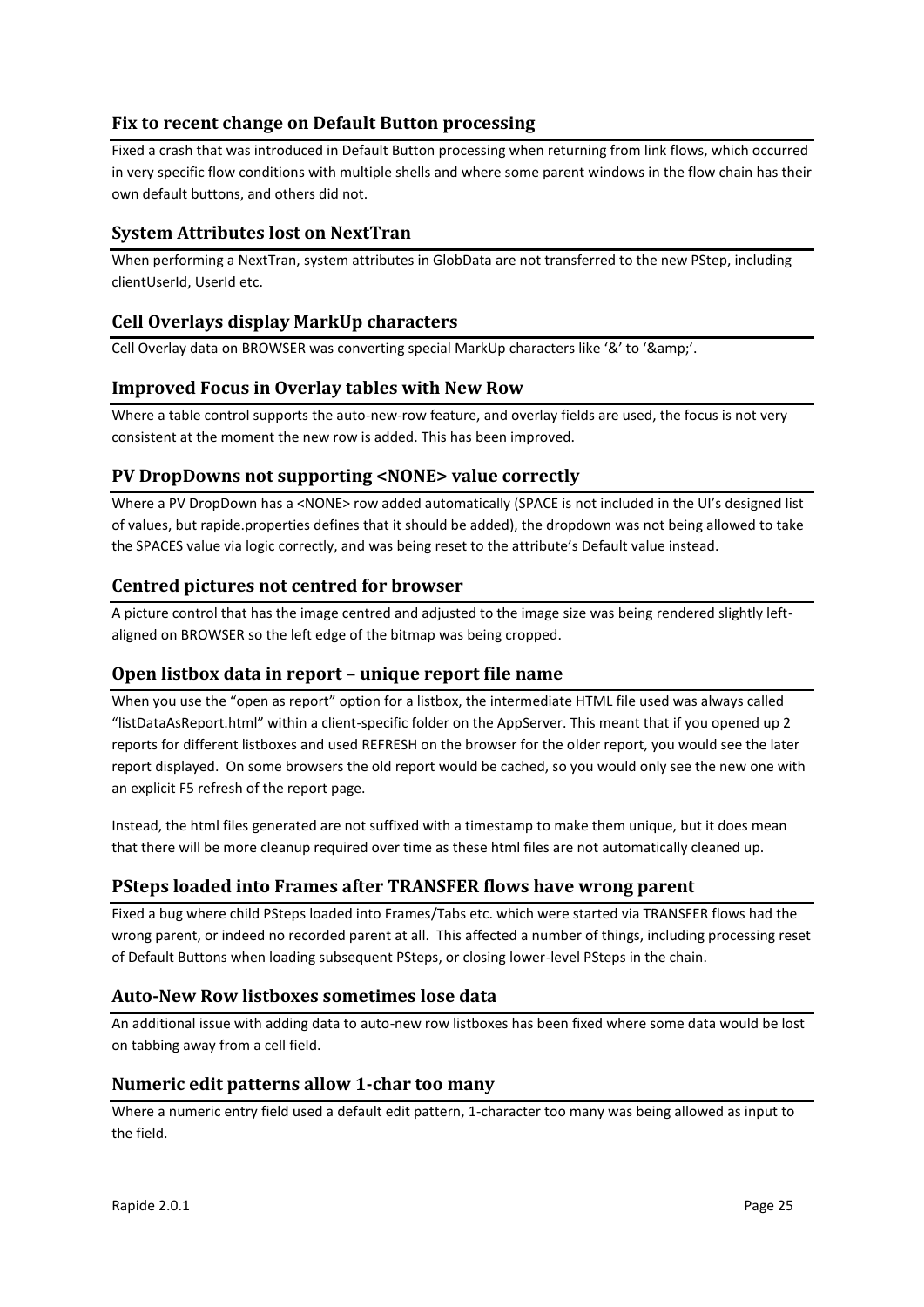## <span id="page-25-0"></span>**Nullable Date controls in Overlays not providing Calendar drop-down**

Nullable Date controls should always provide a Calendar as a drop-down, but this was not the case for such controls in overlays of listboxes.

## <span id="page-25-1"></span>**DATE/TIME values in listbox overlay fields not honouring edit pattern**

When a date or time value is changed in a listbox overlay field, the conversion of the value to numeric (which is how it is stored in the views) is not done correctly according to the edit pattern, so can result in invalid date values in the views.

### <span id="page-25-2"></span>**Timestamps not supported in listbox overlays**

Timestamp fields were not being supported in listbox overlay fields correctly – they would display ok, but it was not possible to change such a field's value.

#### <span id="page-25-3"></span>**Block-mode transformation incorrectly sets column field lengths**

The block-mode transformation process incorrectly set the FLDLEN property of columns to the length of the edit pattern, but in fact these properties should always be zero for columns. This has a knock-on effect of potentially truncating values such as timestamps where the edit pattern was not the full length of the value, and therefore the timestamp value would be stored incorrectly and was not transferrable on dialog flows to servers. The transformation tool has been fixed, as well as the Rapide GUI XML generation (skips FLDLEN property for columns), and also the Rapide runtime will ignore the attribute if it was already generated, so only a re-assemble is required to resolve the problems at runtime.

## <span id="page-25-4"></span>**Number fields with permitted ranges and default values**

Where a numeric field with a permitted value range and also a default value defined for the attribute were placed as entry fields, the default value was causing validation to fail, so the entered value would always be reset to the default value.

## <span id="page-25-5"></span>**Hanging in JS with AutoTab behaviour**

The recently added AutoTab JavaScript enhancement (to make AutoTab faster in BROWSER) can cause the application to hang in the JS when data returned from a server call / PStepUSE results in a field being detected as 'filled'.

#### <span id="page-25-6"></span>**Auto-create new row happens when not wanted**

If you have the focus in a cell overlay field of a listbox that has auto-new-row enabled, and the focus cell is in the current 'new row', losing focus creates another new row even if no value was entered.

## <span id="page-25-7"></span>**NEXTTRAN with clear screen and prefix**

If you are using the NEXTTRAN\_PREFIX feature and specify a NEXTTRAN using logic that includes clear screen input or parameters on the end, the prefix was not being handled correctly and would result in an 'unknown trancode' error.

## <span id="page-25-8"></span>**Popup Field on listbox data give data for wrong cell**

If you have auto-checkboxes on listboxes (not real columns with corresponding group view data), then the data presented when you 2<sup>nd</sup>-click a cell is from the cell to its' right.

#### <span id="page-25-9"></span>**Date entry fields as listbox overlay – formatting exception**

Entry fields in listboxes which hold date data are not able to unformat the data from the group view correctly, so an error occurs for each display cycle, and the value defaults (often to current date).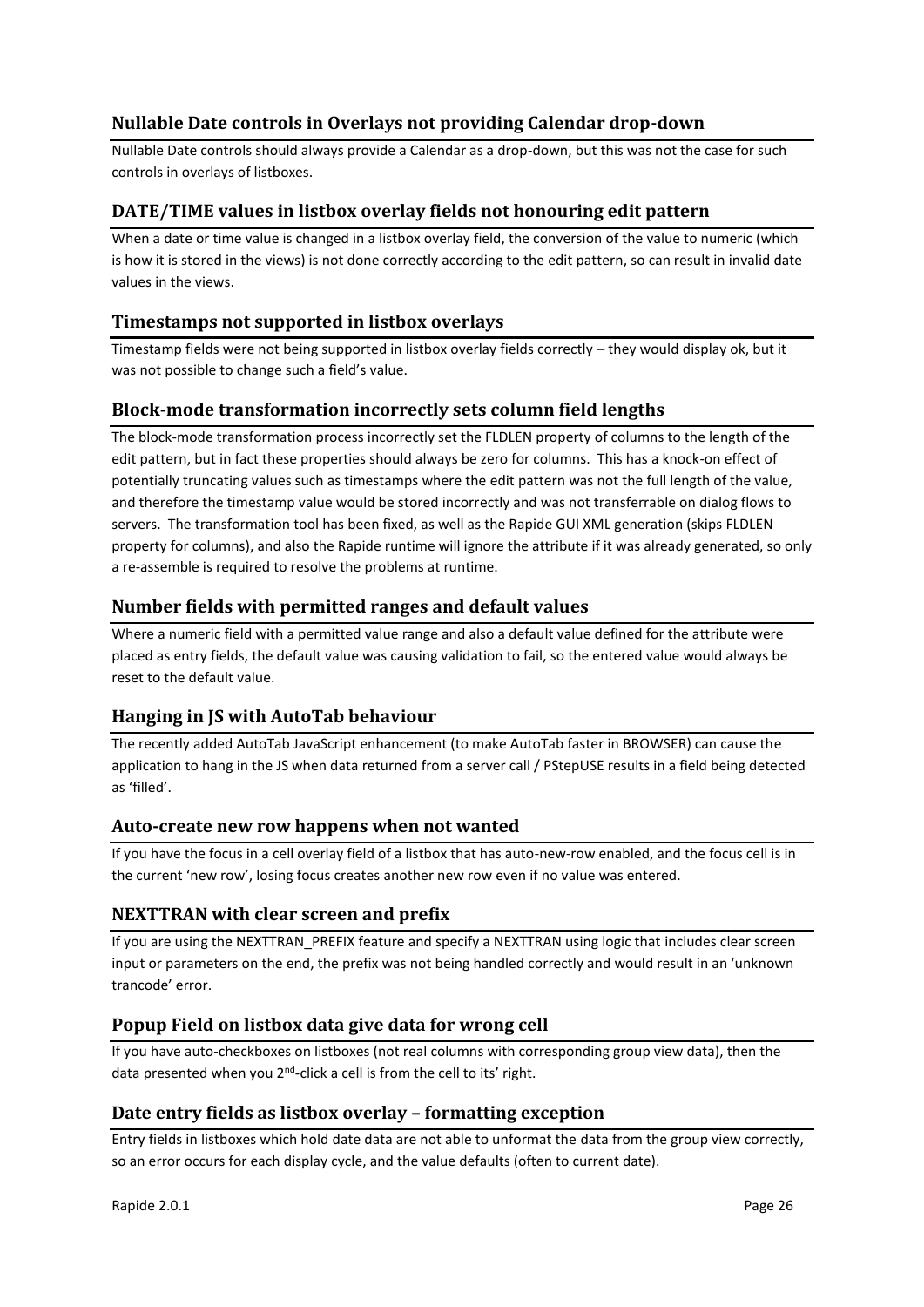## <span id="page-26-0"></span>**Detect overflow of RAP MAKE DATA attribute in Server SPP**

When the server PStep code is post-processed for support of RAP MAKE DATA, it is now detected when the total size required for all MAKE DATA exceeds the size available in the MAKE DATA attribute. If this occurs, the SPP will fail.

## <span id="page-26-1"></span>**Crash in Debug Console displaying Timestamp data in Group Views**

If a group view contains timestamp data the Debug Console crashes.

## <span id="page-26-2"></span>**Edit Pattern longer than numeric attribute length should be truncated**

When an edit pattern is specified for a numeric field which is longer than the underlying attribute's length, this should be truncated intelligently by the Rapide runtime.

## <span id="page-26-3"></span>**Incorrectly positioned menus for action bars**

When using Action Bars (Toolbars) to implement menus on browser, if there was a chain of windows/shells before the window that contains the menu appears, the position of the popup menus is incorrectly calculated.

## <span id="page-26-4"></span>**Gen 8.5 Doubles in auto-new-row listboxes lose data**

Where a numeric column in a listbox is implemented in Java as a Double data type, and the listbox supports auto-row-new, the data may be lost when using Gen 8.5. This is now trapped and data should be retained the same as Gen 8.6.

## <span id="page-26-5"></span>**Support for Decimal Precision Big Numbers in overlay fields**

Numeric attributes used in overlay fields for listboxes did not support BigDecimal types with Decimal Precision.

## <span id="page-26-6"></span>**Cell Popups on listboxes with double-click display issue**

If an application provide cell popups where the value pops up after clicking a second time on an alreadyselected row, and that listbox has a double-click event which opens another dialog or flows to another client, this can lead the cell popup appearing on top of the opened window.

## <span id="page-26-7"></span>**Dates/Calendars in Cells of Listboxes lose value or get incorrect month**

Various issues relating to the use of date, calendar and nullable date controls have been fixed when used in listbox cells. Including data not reaching the views, month being set incorrectly by 1 and auto-check values not being updated when nullable dates are entered.

## <span id="page-26-8"></span>**Browser-side error on auto-tab from PV cell field**

Fixed an issue that caused a browser-side JS crash when a field was placed in a listbox as the last column, and that attribute had permitted values, in conjunction with auto-tab and auto-checkable lists.

## <span id="page-26-9"></span>**Numerics with more than 6 decimal figures problem**

Where attribute that contain or display 7+ decimal places are placed on the screen, their values were being formatted incorrectly.

## <span id="page-26-10"></span>**AutoSuggest field lose values in other views**

Where an AutoSuggest field is used, on initial open of a dialog box, other view data may be lost which was populated in the logic of the dialog's open event.

## <span id="page-26-11"></span>**Radio Buttons and Default Values**

Rapide 2.0.1 Page 27 Where a Radio Button places an attribute that has a non-space default value, and space was not a permitted value for the attribute, this was not being automatically set by the Rapide runtime (value was left as spaces).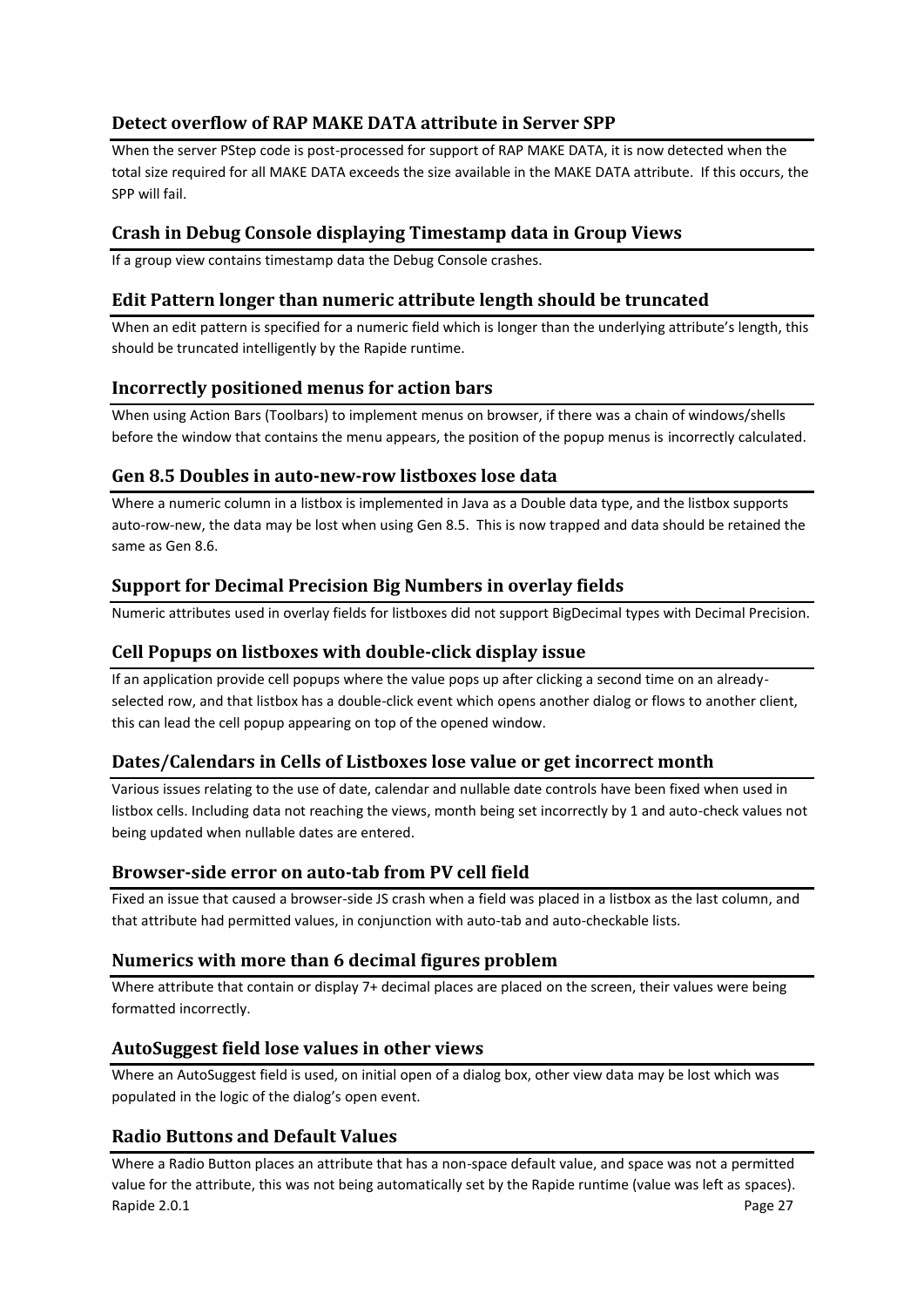## <span id="page-27-0"></span>**Invalid NEXTTRAN clash with mandatory fields**

Where a NEXTTRAN field is placed and the user enters an invalid trancode, and there are mandatory fields that must be filled in before any logic execution, these factors conflicts and you can receive multiple pop-up message boxes overlaid on each other. This has been fixed so that only the 1<sup>st</sup> error pops up and execution is halted at that point.

## <span id="page-27-1"></span>**PV Drop-Downs and Default Values**

Where a PV Drop-Down places an attribute that has a non-space default value, and space was not a permitted value for the attribute, this was not being automatically set by the Rapide runtime (value was left as spaces).

## <span id="page-27-2"></span>**Issues with Locale Edit Patterns, Numerics and Currency**

Various combinations of edit patterns involving numerics, with currency symbols, thousand/decimal characters and non-default Locales have been fixed and improved.

## <span id="page-27-3"></span>**Crash on enable/disable when closing dialog**

Specific UI designs can result in an exception when closing a dialog box, where a 'read only' override theme is used for non-enterable fields.

## <span id="page-27-4"></span>**Hyperlink exception after transfer flow**

A Hyperlink invocation may cause an exception after a transfer flow has been processed.

#### <span id="page-27-5"></span>**Placed repeating group view fields do not update import view**

When a repeating group view attribute is placed on the UI, and the user changes its' value, the Import View is not correctly updated with the new value, so is lost when other view processing is done.

## <span id="page-27-6"></span>**Potential exception using listMultiInstTabs API method**

Fixed a potential exception that might occur when calling the listMultiInstTabs Rapide API method.

## <span id="page-27-7"></span>**Fix exception with Timers after Pstep Close**

Fixed an issue with Timers (Rapide API Library methods) where an exception would be caused if the PStep that started a Timer has been closed, even if the Timer was already stopped explicitly.

## <span id="page-27-8"></span>**PV Drop Downs with trailing spaces on their prompt do not work**

If a Permitted Value Drop Down control has values that use prompt with trailing spaces (on the prompt), the values are not always remembered.

## <span id="page-27-9"></span>**Scroll listbox with keyboard hangs if cell selection enabled**

If the cell selection feature ("ENABLE\_CELL\_SELECTION=True") is enabled and you use the keyboard up/down arrow keys to scroll a list quickly (hold down the key), it will often hang with the cell selection popping up when it should not.

## <span id="page-27-10"></span>**Cater for more view name duplicate situations**

If 2 views give similar names in generated code, Gen will suffix subsequent views with a digit to distinguish them. Rapide now detects additional situations more accurately when this might happen, avoiding issues in view mapping which may have picked the wrong view to transfer data over.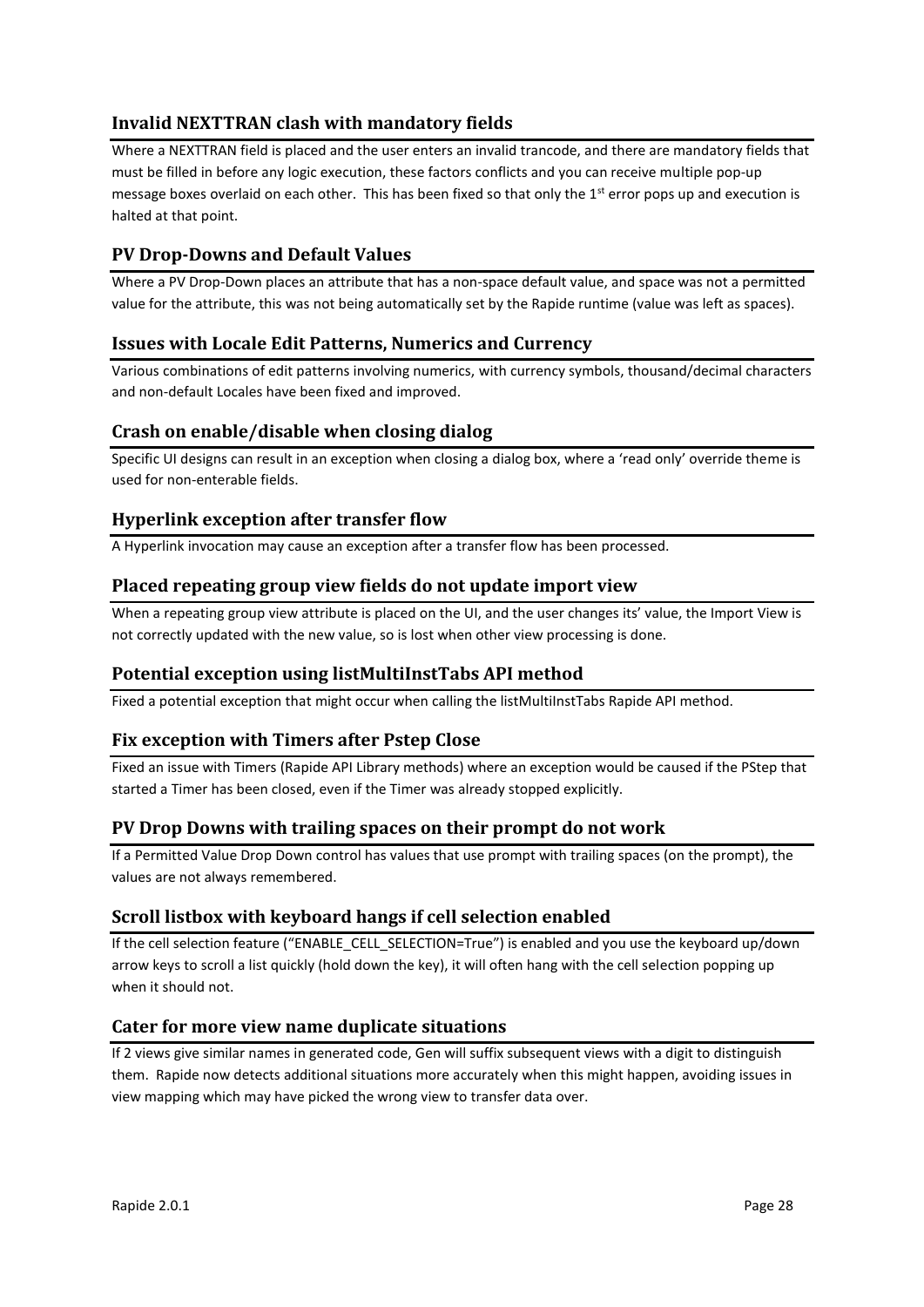## <span id="page-28-0"></span>**Exception on session start ConcurrentModificationException**

In very rare cases (of timing), if 2 sessions start up extremely close to each other, a ConcurrentModificationException might be issues in one of the sessions as it registers itself with the SystemConsole.

## <span id="page-28-1"></span>**Resource conflict when multiple sessions start closely together**

Improvements have been made with retry attempts and exception handling which could occur on occasions when 2 or more sessions were started within very close times of each other.

## <span id="page-28-2"></span>**Exception in Auto-Suggest Drop-Downs**

An exception could occur on window creation if a group-view drop-down control was enhanced as an autosuggest field.

## <span id="page-28-3"></span>**Incorrect inheritance of fonts from business system**

When a control has some override font properties defined, Rapide would sometimes inherit part of the font details from the Business System too – font name, size and style must be taken as a group and never treated individually.

## <span id="page-28-4"></span>**Improved CMIDEBUG Support**

Changes have been made to Rapide's interaction with the Gen Comms Runtime so that comms trace logs (with CMIDEBUG) are more fully supported.

## <span id="page-28-5"></span>**NEXTTRAN gives 2 copies of requested pstep**

Sometimes, a NEXTTRAN request may result in 2 copies of the requested pstep instance being loaded into a frame.

## <span id="page-28-6"></span>**Auto check row with blanked editable cells not flagging**

When a listbox has the auto-row-check functionality enabled, and an editable cell has its' value changed from a non-space/zero value to a space/zero value, this was not auto-checking the row.

## <span id="page-28-7"></span>**Decimals in listbox cell entry fields sometimes lose values**

For some fixed-length decimal number fields that are placed in a listbox as entry fields (overlay cells), the value entered by the user may be lost on the next even logic processed.

## <span id="page-28-8"></span>**TextButton cell overlays with leading spaces**

On browser, if a cell overlay is defined to be a TextButton (dynamic), and the text value has leading spaces, then the value is displayed with html formatting strings.

## <span id="page-28-9"></span>**Minor memory leak fix – failed images**

Images that failed to load (could not find resource) could cause small memory leak.

## <span id="page-28-10"></span>**Listbox Auto-Check Column Width Not Set Correctly**

In some situations, the initial width on an auto-check column of a listbox might be very narrow rather than honouring the width defined by LB\_AUTOCHECK\_DEAFULT\_COLUMN\_WIDTH in rapide.properties.

## <span id="page-28-11"></span>**Load Module .jar contains unnecessary server IA/OA classes**

Rapide 2.0.1 Page 29 When building a client load module .jar, procedure step IA/OA classes are included for servers indirectly invoked by clients. This can cause a problem when the server import or export views are changed and the load modules incorrectly containing the server IA/OA classes are not re-built. With this fix the server IA/OA classes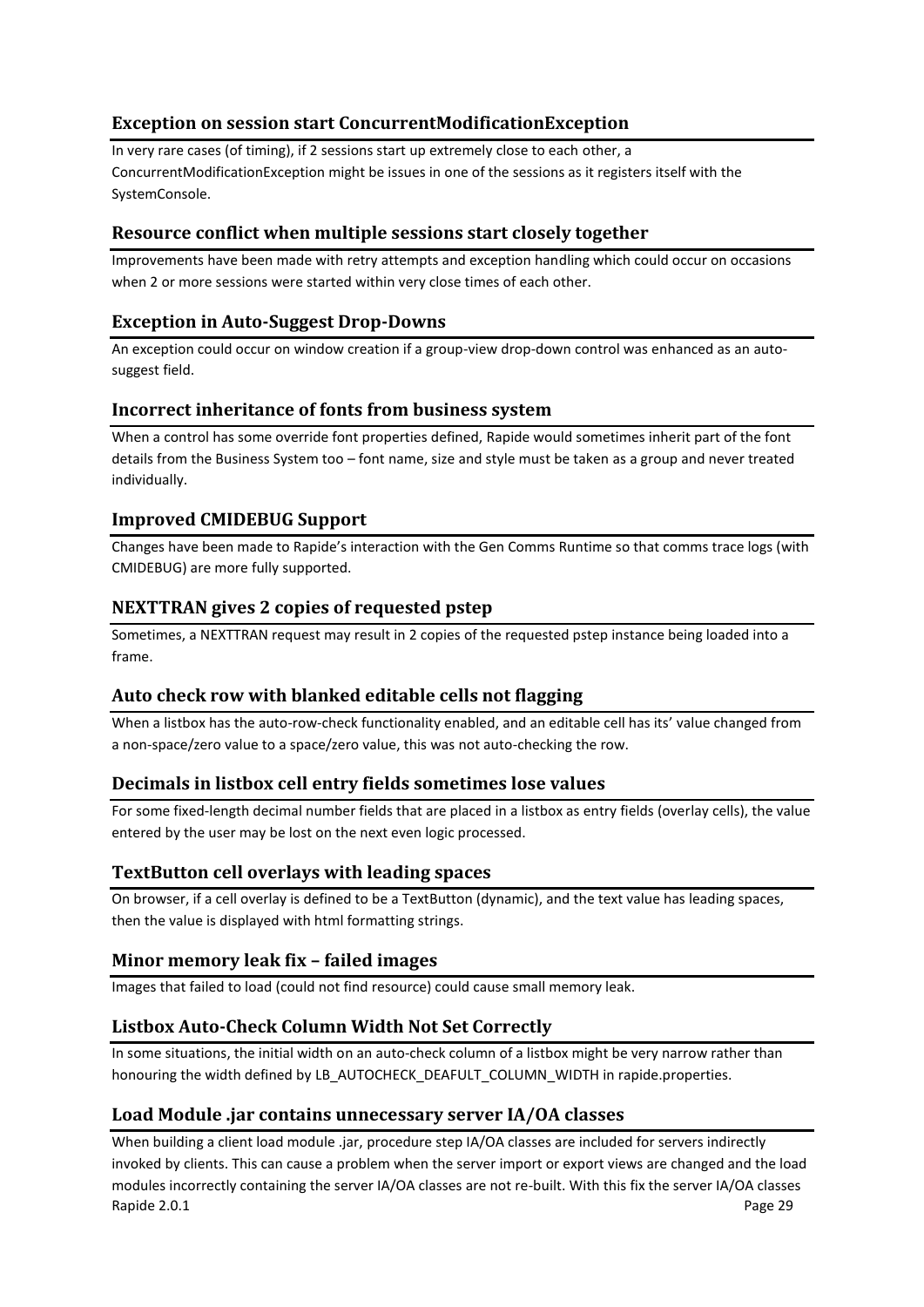are not included in client load modules where the client does not directly flow to the server. It is recommended that client load module .jars are re-built to ensure that they do not contain old versions of the server IA/OA classes.

## <span id="page-29-0"></span>**AutoCheck columns not getting correct width initially**

When a listbox with an autocheck column is displayed for the first time, the autocheck column is often very narrow and cannot easily be seen.

## <span id="page-29-1"></span>**AutoCheck columns should not be adjusted proportionally with AutoSize**

When a listbox with an autocheck column is displayed and LISTBOX\_AUTO\_WIDTH is being applied to all listbox columns, it should exclude the autocheck column from the adjustment, keeping the original width, otherwise it is highly likely that the autocheck will end up much smaller than any value defined in LB\_AUTOCHECK\_DEAFULT\_COLUMN\_WIDTH.

## <span id="page-29-2"></span>**Disabled Overlay Columns are not disabled**

The disabled property of an overlay listbox column was not being honoured by the Rapide runtime (dynamic overlays were ok).

## <span id="page-29-3"></span>**Autoflow back picks wrong flow**

If there are multiple dialog flows between the same pair of psteps, and they use the same command for autoflow on the return, Rapide runtime may pick the wrong return flow, and thus set command, display-first properties and return flow data mapping incorrectly.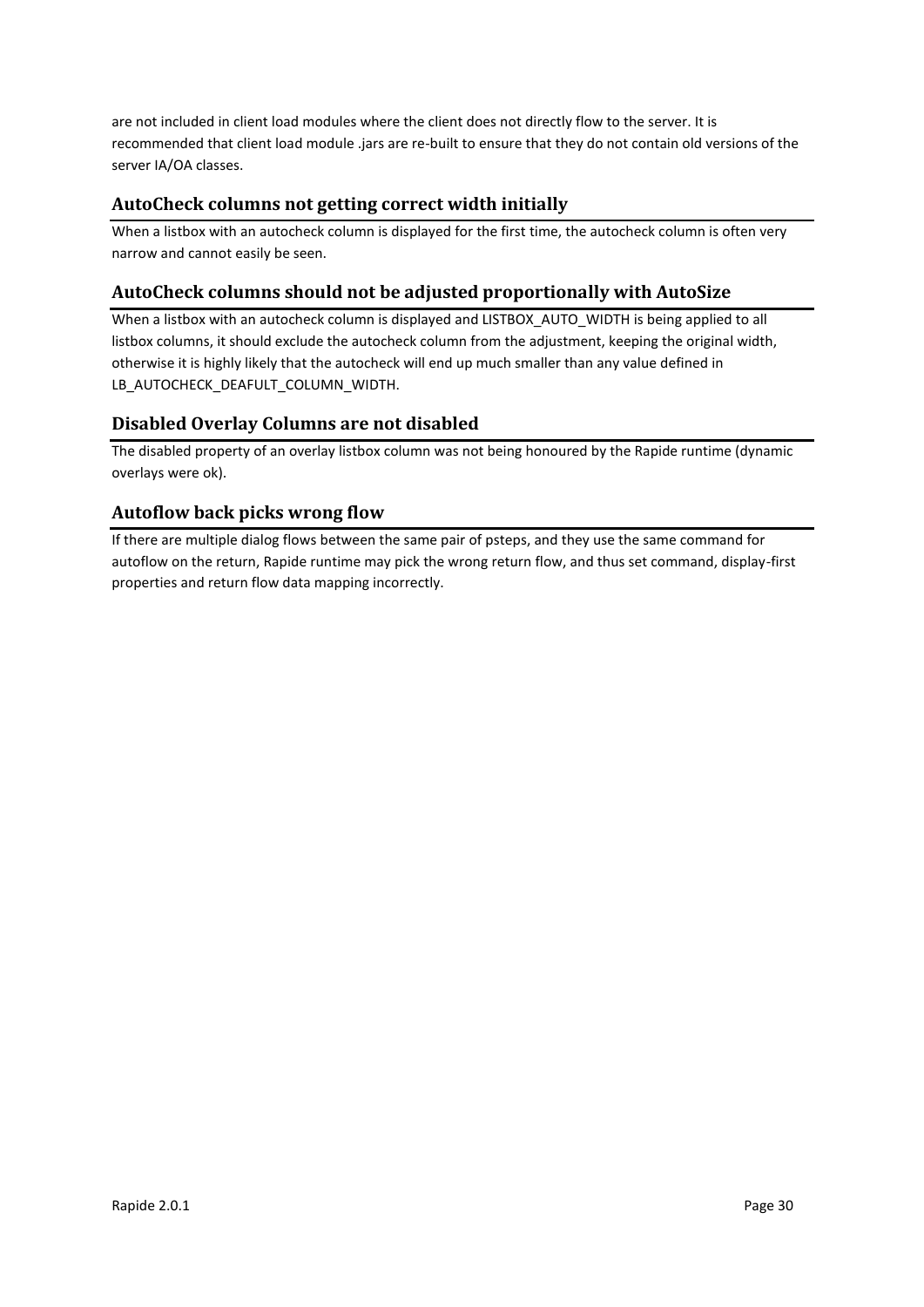## <span id="page-30-0"></span>**Known Issues**

## <span id="page-30-1"></span>**Rapide Designer enhancements not honouring Design Mode**

Although the Rapide Designer will allow you to store different enhancements for the same control/window for each Design Mode (Window vs. HTML vs. ASP), some of the enhancements are only honoured for the 'Common' (Windows) Design Mode. It is not anticipated that Design Modes will have different enhancements, but if it is a requirement then we will move this support forward.

## <span id="page-30-2"></span>**Tabs on BROWSER do not show focus**

The focus indicator is not displayed on Tab Items when running on a Browser, although they do take focus and are included in the tab sequence as expected – you just cannot see it. This may change in the future, but relies on rework of the underlying framework that Rapide uses.

## <span id="page-30-3"></span>**Numeric edit patterns with formatting characters**

Currently, there is no support for special formatting (mask) characters in numeric edit patterns, except at the start and end of the field. For example, you cannot use spaces to separate groups of digits.

## <span id="page-30-4"></span>**First column in tables alignment not honoured**

Due to a restriction in the underlying runtime, the horizontal alignment of the first column in a listbox is not honoured – it is always left-justified.